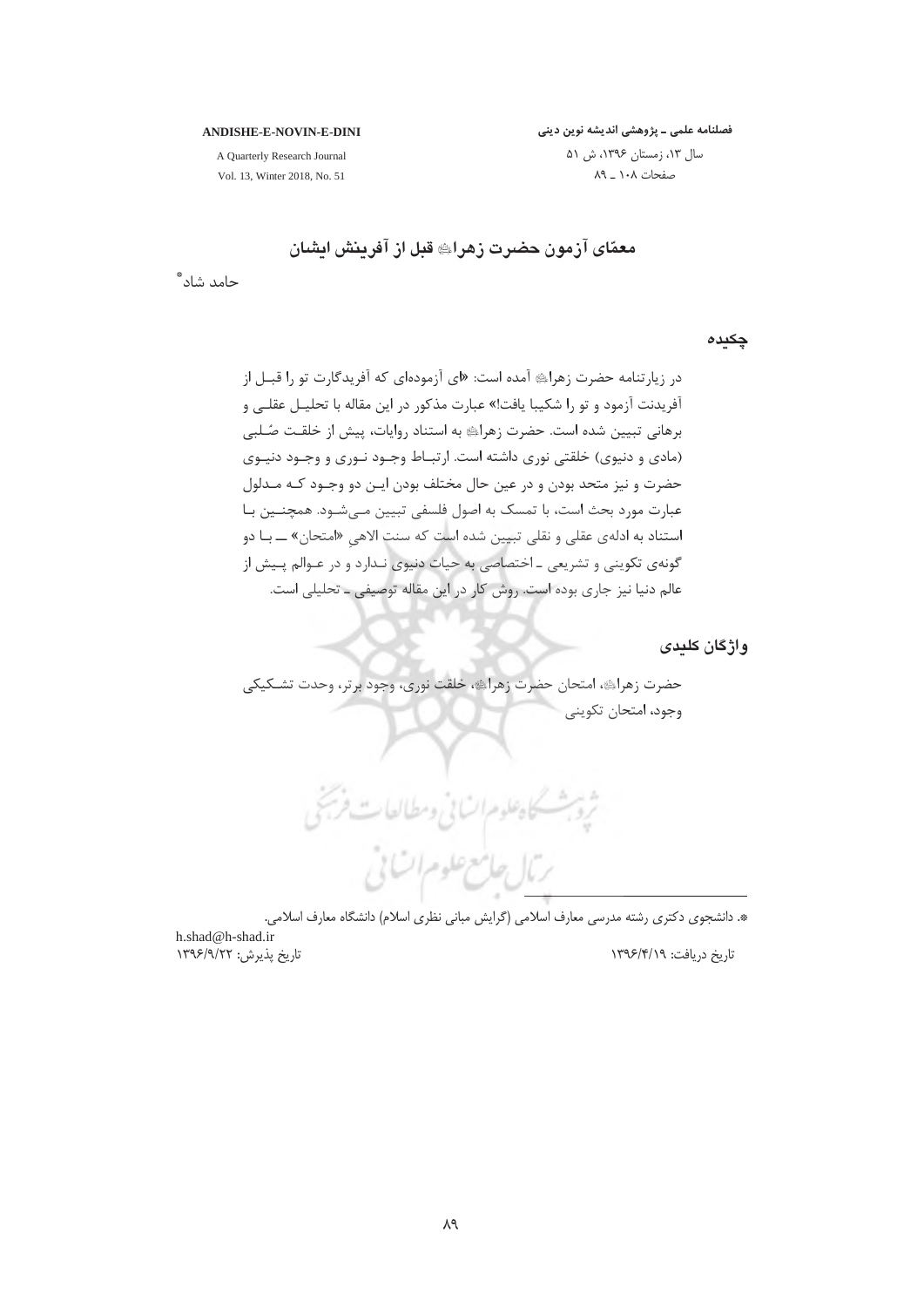#### طرح مسئله

در آغاز یکی از زیارتنامههای حضرت زهرایے می خوانیم: «یا مُمتَحَنَةُ امْتَحَنَک اللهُ الذي خَلَقَکِ قبلَ أن يخلُقَكِ فَوَجَدَكِ لِما امتَحَنَكِ صابرةً؛ (ترجمه أزاد): اي أزمودهاي كه أفريدگارت تو را قبل از أفريدنت أزمود و تو را شکیبا یافت». (حر عاملی، ۱۴۰۹: ۱۴ / ۳۶۷) کسانی که با زندگیiامه آن حضرت آشنا هستند، بهخوبی می دانند که زندگی ای پر از آزمون های سخت داشت و به شهادت خدا، پیامبر، اهل بیت و تاریخ، امتیاز ایشان در همه آن آزمونها كامل بوده است؛ اما گویا این عبارت به آزمون یا آزمونهای دیگری اشاره می كند؛ آزمون قبل از آفريده شدن.

اگر بخواهیم شاعرانه حرف بزنیم و در فضای خیال و مجاز و ذوق سیر کنیم، چنین معنایی جای توقف نيست؛ بهبه مي¢وييم و حظى مي بريم و مي¢ذريم؛ ولي اگر بخواهيم با نگاه عقلي به اين گزاره بنگ يم و بـا دقت منطقی آن را ارزیابی کنیم، باید توقف کنیم و تأمل کنیم که آزمودن قبل از آفریدن و آزموده شدن قبـل از آفریده شدن بعنی چه و آیا اصلاً چنین چیزی امکان دارد؟

در این عبارت، سه مسئله محل بحث است:

١. ظرف «قبل ان يخلقك» متعلق به «امتحنك» است يا «خلقك»؟

٢. وجود داشتن قبل از خلقت چه معنای محصّلی می تواند داشته باشد؟

٣. آزمون پیش از قدم گذاشتن به این دنیا چه معنای قابل قبولی می تواند داشته باشد؟

ییش از پرداختن به این سه مسئله، ابتدا شایسته است این زیارتنامه را از لحاظ سـندی ارزیـابی کنـیم. ایـن زيارت كه در روايتي از امام باقر<sup>يائي</sup>ة نقل شده، در كتاب *التهذي*ب (طوسى، ١۴٠٧: ۶ / ٩) آمده است و *بحــا رالأنوار* (مجلسي، ١۴٠٣: ٩٧ / ١٩۴) و *وسائل الشيعة* (حر عاملي، ١۴٠٩: ١۴ / ٣۶٧) نيز أن را از *التهذيب* نقل كـردهانــد. همچنین در اغلب کتابهای معتبر ادعیه و زیارت، ازجمله: *المزار مفیـد*، (مفیـد، ۱۴۱۳: ۱۷۸) *مصـباح المتهجـد،* (طوسى، ١٤١١: ٢ / ٧١١) المزار الكبير، (ابن مشهدى، ١٤١٩: ٧٩) جمال الاسبوع، (ابن طاووس، ١٣٣٠ق: ٣١) *المزار* شهيد اول، (شهيد اول، ١۴١٠: ٢١) *الوافي* (فيض كاشاني، ١۴٠۶: ١۴ / ١٣۶٩) و *مفاتيح الجنان* (قمي، بيir: ۵۴۲) آمده است؛ هرچند از نظر سندی، سه نفر از راویانش (الحسن بن محمد بن الحسن السـيرافي، العبـاس بـن الوليد بن العباس المنصوري و ابراهيم بن محمد بن عيسى العريضي) مجهول هستند و از اين نظر، روايتي ضعيف به شمار می آید. البته ارزیابی سندی، تنها راه اعتبارسنجی روایات نیست و این ضعف سـندی اشـکالی در کـار مـا ایجاد نمی کند؛ زیرا این روایت، مستند و تکیه گاه بحث ما نیست تا اعتبار سخن ما به اعتبار سـندی روایـت گـره بخورد؛ بلکه ما درصدد تبیین و تحلیل عقلی آموزه مطرحشده در این روایت هستیم و حضور پررنگ این روایت در کتب زیارتی شیعیان برای پرداختن به تفسیر و تبیین آن کافی است. به عبارت دیگر، در ایـن مقالـه درپـی معنـا، تفسير و تحليل آموزه مطرحشده در اين زيارت، فارغ از قوت يا ضعف سندي و صدوري آن هستيم.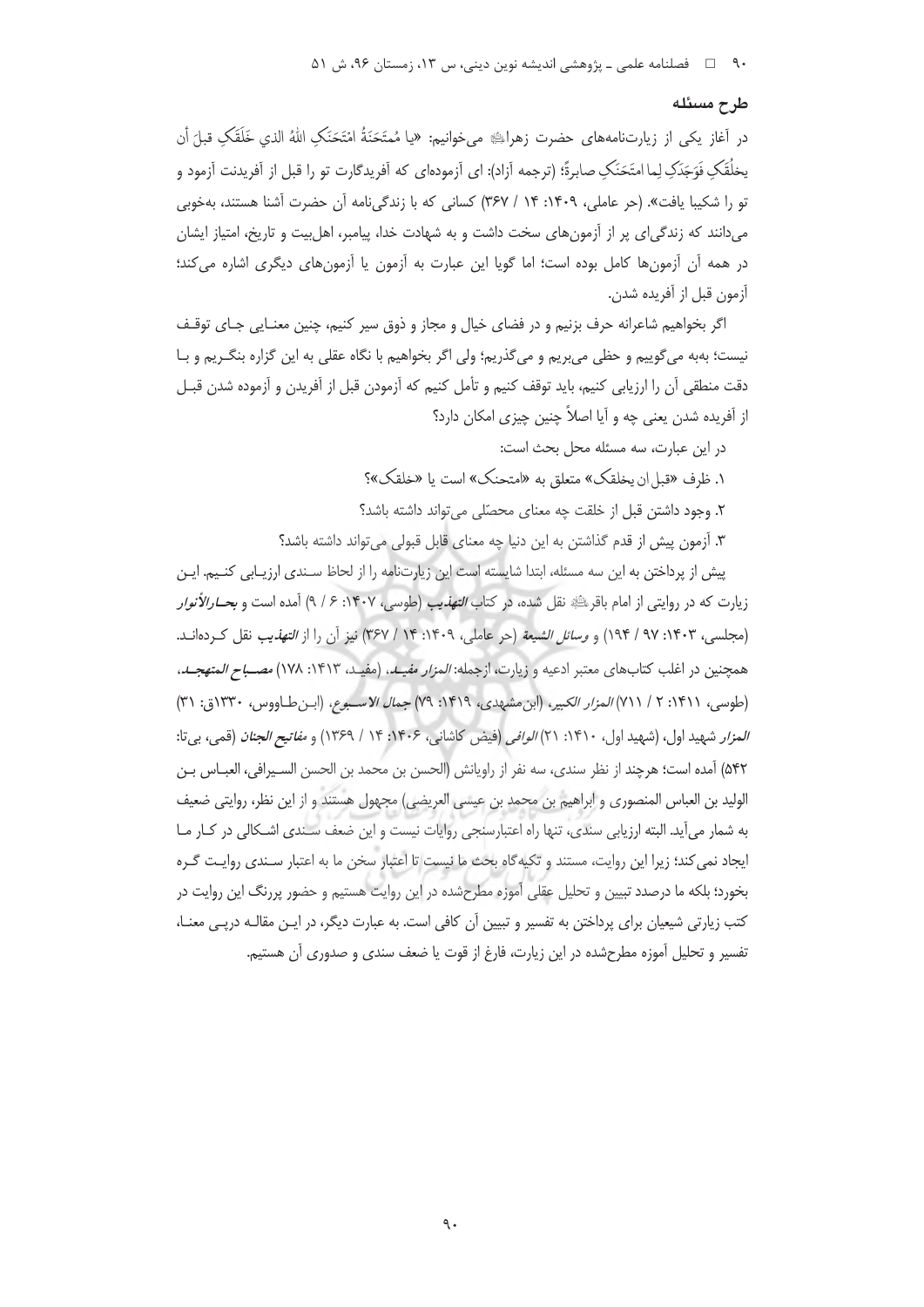#### ينشىنە مسئلە

درباره مسئله آزمون حضرت زهراﷺ پیش از آفرینش ایشان، پیشینهای ثبتشده بـه صـورت کتـاب یـا مقالـه یافت نشد؛ اما ریشههای این مسئله را می توان در چند جا سراغ گرفت:

١. كتب تفسيري ذيل آياتي كه به حيات ييش از تولد همه يا برخي انسانها دلالت دارند، تحليلهايي در این باره ارائه دادهاند. در ادامه به برخی از این آیات و تفاسیر اشاره خواهد شد.

۲. کتب روایی که به موضوع خلقت پیش از دنیای اهل بیت پرداختـهانـد و روایـاتی را در ایـن بـاب گـرد آوردهاند. دراینباره میتوان بـه دو کتـاب *بحـارالأنوار و الکـافی* اشـاره کـرد. علامـه مجلسـی در جلـد ۲۵ بح*ارالأنوار*، چهار باب مستقل زير عنوان «أبواب خلقهم و طينتهم و أرواحهم صلوات الله عليهم» سـامان داده است که در باب اول از آنها ۴۶ روایت درباره آفرینش نوری رسول خدا و اهل بیت او نقل کرده است. کلینـی نيز در جلد اول *كافي* بابي با عنوان «خلق ابدان الائمــة و ارواحهــم و قلــوبهم علــيهم الســلام» بــاز نمــوده و احاديث مربوط به خلقت پيشين اهل بيت را در آنجا نقل كرده است.

٣. كتب فلسفى نيز به علمالنفس فلسفى و مبحث امكان وجود نفـس يـيش از تعلـق بـه بـدن عنصـرى یرداختهاند. در این میان، سهم اساسی متعلق به حکمت متعالیه و آثار صدرالمتألهین شیرازی است که اولین بار تشکیک در حقیقت وجود را اثبات نمود و امکان تحقق وجودهای طولی متعدد را بـرای ماهیـت واحـد تبیـین کرد. در ادامه به این مطالب استناد خواهد شد.

در بین آثار معاصر می توان به رساله «الانس*ان قبل الدنیا*» از علامه طباطبایی اشاره کرد. این رساله که بـا رويكرد كلامي نگاشته شده است، با دو رساله ديگر با نامهاي *«لانسان في الدنيا*» و *«لانسان بعد الــدنيا*» بــه .<br>فارسی ترجمه شده و تحت عنوان *انسان از آغاز تا انجام* منتشر شده است.

# متعلق ظرف «قبل ان بخلقك»

در عبارت مورد بحث «يامُمتَحَنَةُ امْتَحَنَكِ اللهُ الذي خَلَقَكِ قبلَ أن يخلُقَكِ فَوَجَدَكِ لِما امتَحَنَكِ صابرةً» ظـرف زمانی «قبل ان یخلقک»، متعلق به فعل «امتحنک» است؛ در نتیجه معنا چنین می شـود: ای آزمـودهای کـه آفريدگارت تو را قبل از آفريدنت آزمود. ممكن است گفته شود اين قيد، متعلق به فعل «خلقک» است؛ يعنـي: ای آزمودهای که خدایی که تو را قبل از آفریدنت آفرید، تو را آزمود. ایـن احتمـال هرچنـد طـرفدارانـی دارد (وبسایت پرسمان دانشجویی)، درست نیست. برای اثبات نادرستی آن چند نشانه وجود دارد:

۰۱. تعلق ظرف به «امتحنک» ظهور بیشتری دارد و آسان تر از حالت دیگر به ذهن تبادر می کند. می *ت*وان حدس زد دلیل کسانی که از این ظهور دست کشیدهاند و متعلق ظرف را فعل «خلقک» گرفتهاند، ایـن باشــد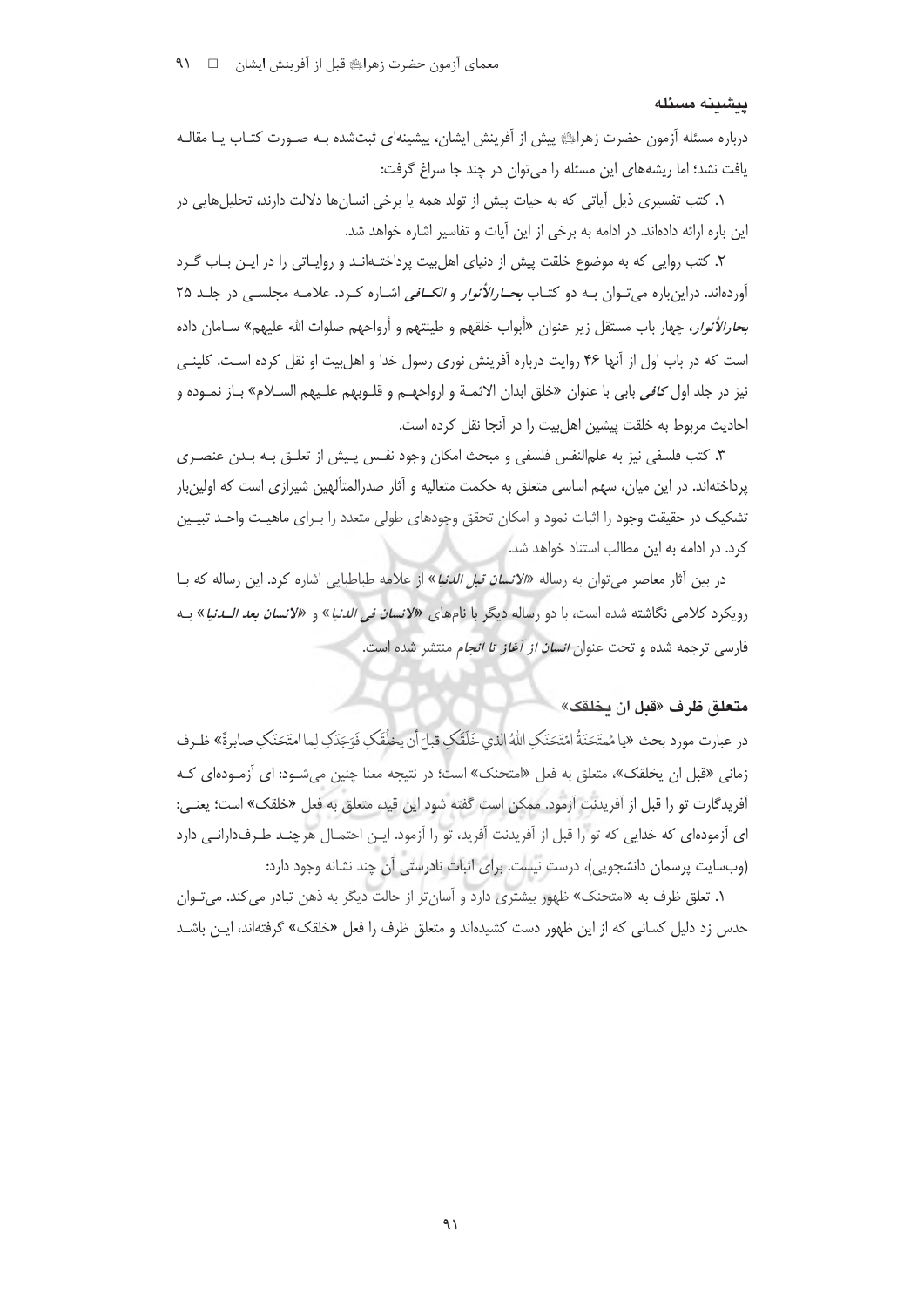#### ۹۲ = فصلنامه علمی ـ پژوهشی اندیشه نوین دینی، س ۱۳، زمستان ۹۶، ش ۵۱

که آنان امتحان را منحصر در حیات دنیوی میدانند و برای امتحان و آزمون در نشئههای قبل و بعـد از دنیـا جایگاهی قائل نیستند و توجیه مناسبی برای امتحان قبل از ورود به دنیا سراغ ندارند؛ به همین دلیـل، تعلیـق ظرف «قبل ان يخلقک» به فعل «خلقک» را راه گريزي از اين بن بست انگاشتهاند. اگر بتوانيم توجيه مناسبي برای آزمون قبل از خلقت دنیوی ارائه نماییم، دیگر دلیلی برای این رفتار خلاف ظاهر و تبادر نخواهیم داشت. در بخش پایانی مقاله به این مهم خواهیم پرداخت.

٢. موضوع اصلی و محوری در این جمله، امتحان حضرت زهرایﷺ است، نه خلقت ایشان و اصل این است که قیود جمله به موضوع اصلی مربوط باشند؛ مگر قیودی که نشانه واضحی برای عدم تعلق آنها به موضوع اصلی وجود داشته باشد. بنابراین ظرف «قبل ان یخلقک» به موضوع اصلی (امتحان) تعلق دارد. به همین دلیل، پس از بیان این قید (ظرف)، موضوع اصلی (امتحان) با عبارت: «فوجدک لما امتحنک صابرة» پی گرفته می شود.

٣. اگر ظرف «قبل ان يخلقک» متعلق به فعل «خلقک» باشد، عبارت «الذي خلقک قبل أن يخلقک» یک عبارت معترضه خواهد بود و کاربرد جمله معترضه از نظر فصاحت و بلاغت در صورتی پسندیده است که ارتباطی با مفهوم اصلی کلام داشته باشد و باعث تأکید یا زیادتی در معنا شود؛ درحالی که در این فرض، عبارت «الذي خلقک قبل ان يخلقک» که وصف «الله» است، هيچ ارتباط مهمي با قبل و بعدش و با مفهوم اصلی کلام نخواهد داشت. اما برعکس، اگر ظرف متعلق به فعل «امتحنک» باشد، عبارت «الذي خلقک قبل ان يخلقك» بخشى از مفهوم اصلى كلام خواهد بود. قاعده اين است كه در سخنان حكيمانه، هيچ كلمه و حرفی را زائد و کماهمیت نینداریم.

برای فهم بهتر این تفاوت کافی است «الذي خلقک قبل ان یخلقک» را از عبارت حذف کنیم. با این حذف، در فرض اول (تعلق ظرف به «خلقک») هيچ تغيير قابل توجهي در معنا ايجاد نمي شود (يا ممتحنة امتحنک الله فوجدک لما امتحنک صابرة)، که این خود، نشانه کماهمیت بودن بخش محذوف است؛ اما در فرض دوم، حذف این عبارت، معنا را به کلی تغییر میدهد و این، نشانه اهمیت بالای این فقره از جمله است.

#### وجود داشتن قبل از خلقت

چه ظرف «قبل» متعلق به فعل «خلقک» باشد و چه متعلق به «امتحنک»، در هر دو صورت، این عبارت ب وجود حضرت زهراءِ قبل از خلقت ايشان دلالت دارد. از آنجا كه آزمودن، فرع بر آفريده شدن است، پس آن حضرت قبل از آفریده شدنش، باید آفرینش دیگری داشته باشد تا در آن آزموده شود؛ وگرنـه آزمـودن انسـان معدوم غيرممكن است.

معنای خلق کردن و آفریدن در یک ذهن عادی عبارت است از «به وجود آوردن»؛ یعنی چیزی یا کسبی كه خلق مىشود، قبل از خلق شدن وجود ندارد و با خلق شدن، وجود پيدا مى كند. حال با توجه به ايـن معنــا،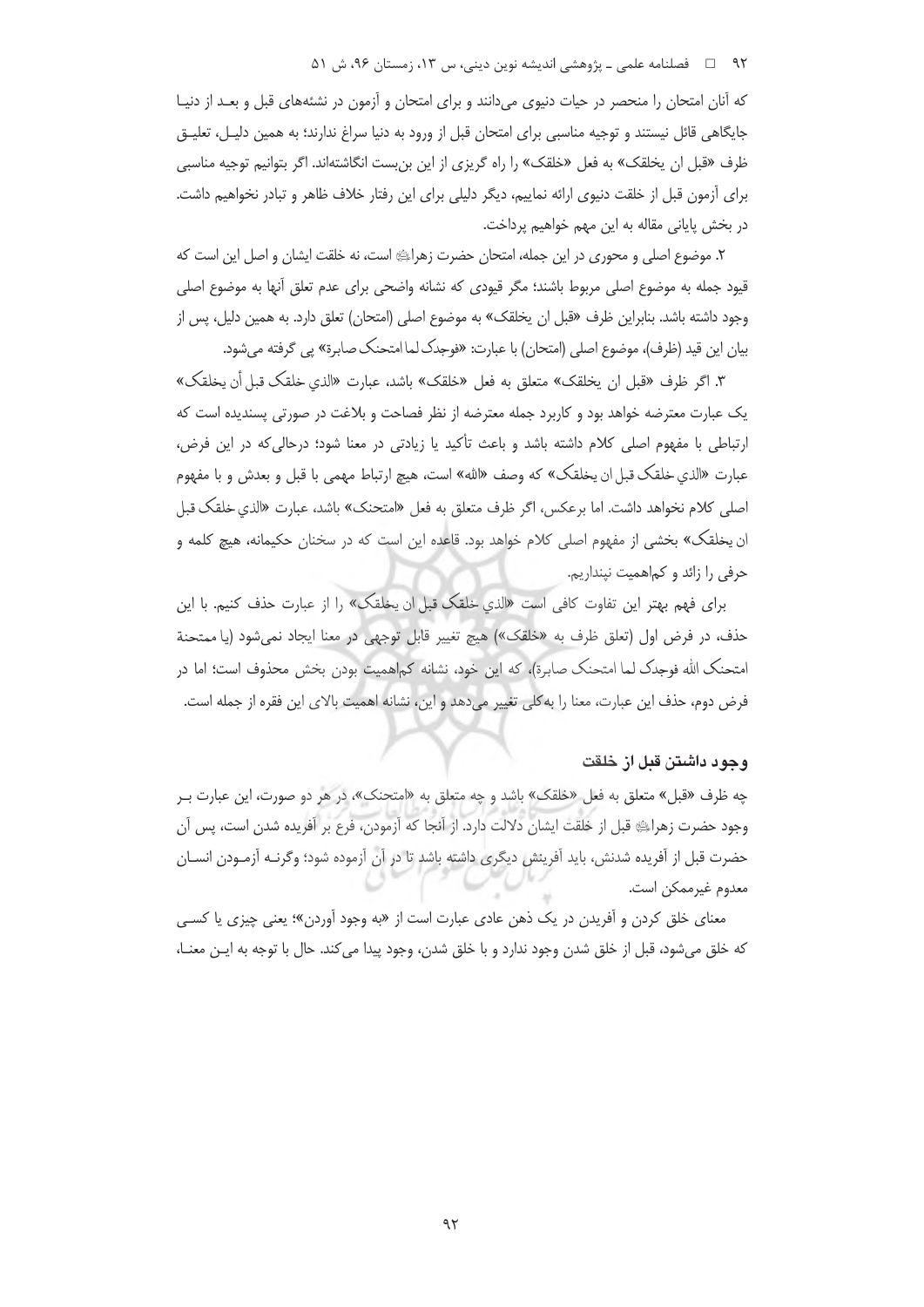چگونه می شود کسی را که هنوز خلق نشده، آزمود؟

با تتبّع در منابع دینی، مسئله خلقت نوری ایشان قبل از خلقت صُلبی (دنیـوی) یافـت مـیشـود. بـه ایـن روايت توجه نماييد: جابر بن عبدالله مي¢ويد: از امام صادقﷺ پرسيدم: چرا فاطمه، زهرا ناميده شده است. آن حضرت فرمود: زیرا خداوند او را از نور عظمت خود آفرید و هنگامی که طلوع کرد، آسمانها و زمین با نـور او روشن شد و نور او چشمان فرشتگان را پر کرد و آنها برای خدا به سجده افتادند و گفتنـد: خداونـدا! ایـن نـور چیست. خدا فرمود این نوری از نور من است که آن را در آسمانم جا دادهام و آن را از عظمـتم آفریـدهام. او را از صلب پیامبری از پیامبرانم که برترین پیامبران است، بیرون خواهم آورد و از آن نور، پیشوایانی خواهم آفرید که امر مرا بریا خواهند کرد. (مجلسی، ۱۴۰۳: ۶۳ / ۱۲)

این روایت و روایات مشابه آن بهروشنی بر تحقق وجود نوری حضرت زهرای هو خلقت نوری ایشان، قبل از وجود مادی و خلقت صُلبی ایشان دلالت دارند؛ یعنی آن چیزی که قبل از خلقت ایشان آزمـوده شـده، نـور حضرت بوده است كه قبل از آفرينش خود او بوده است.

برخی (فخار، وب سایت معارف اهل بیت) با تمسک بـه ایـن روایـات و بـا عنـوان کـردن خلقـت نـوری حضرت زهرایی دست می کشند و گمان می کنند معما حل شد و راه به پایان رسید؛ غافل از اینکـه تـا ارتبـاط وجود نوري و وجود صلبي بيان نشود، نتيجه قابل توجهي به دست نيامده و سؤال هــمچنــان بــاقي اســت. در ادامه به تبیین ارتباط وجود نوری و وجود صلبی میپردازیم.

# ارتباط وجود نوری و وجود صُلبی

احتمالاً درک حقیقت نور حضرت زهرایﷺ فراتر از ظرفیت ما است؛ اما بے شک مے توان دربارہ برخی صـفات و ویژگیهای آن اندیشید.

نور آن حضرت را که قبل از آفرینش ایشان، به محک آزمون الهی سیرده شده است، در مقایسـه بـا خـود حضرت که در سال پنجم بعثت آفریده شده است، به سه صورت می توان تصور کرد:

الف) نور ایشان یک امر اعتباری است که حقیقتی عینی و واقعی ندارد؛ مثل یـاد و خـاطره؛ ماننـد اینکـه کسی به کسی می گوید: با اینکه من تو را سالی یک بار می بینم، یاد و خاطره تو همیشه با من است. این یاد و خاطره، یک موجود عینی و واقعی نیست و زاده ذهن و اعتبار آن شخص است.

ب) نور حضرت زهراءِ يک امر اعتباري نيست؛ بلکه يک امر عيني و واقعي است؛ اما از خود حضرت که در سال پنجم بعثت آفریده شده، جدا است و ارتباط عینی و واقعی بین آنها وجود ندارد؛ ماننـد اینکـه یـک مجسـمه گچی یا فلزی از کسی درست کنند و در جایی نصب کنند، که در عینحال که شـبیه اوسـت، از او جـدا اسـت و هيچ ارتباط واقعي با او ندارد.

 $95$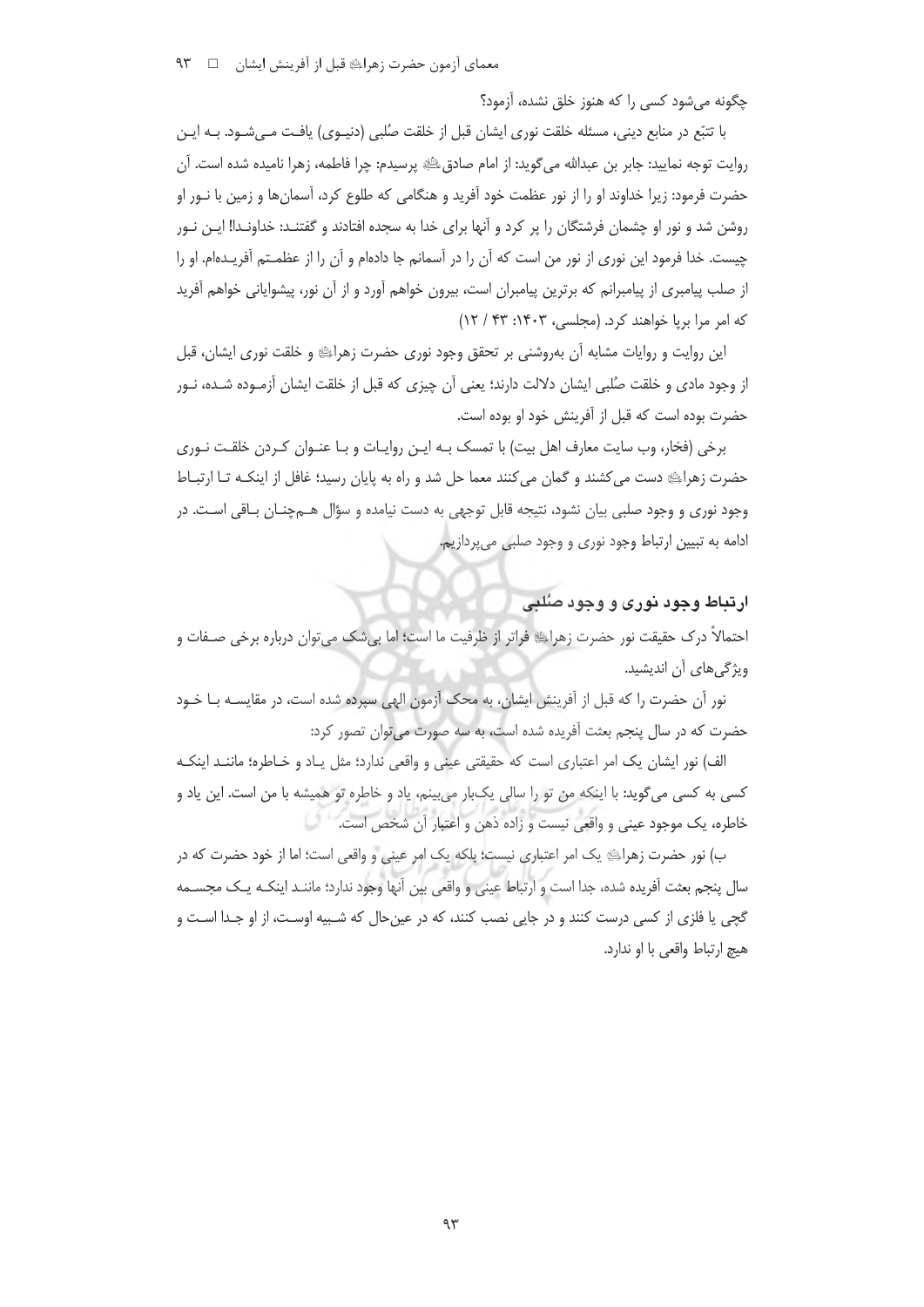۹۴ هـ فصلنامه علمي ـ پژوهشي انديشه نوين ديني، س ١٣، زمستان ٩۶، ش ۵۱

ج) نور ایشان یک امر اعتباری نیست؛ بلکه عینی و واقعی است؛ اما از خود حضـرت کـه در سـال پـنجم بعثت آفريده شده، نيز جدا نيست؛ بلكه با او اتحاد دارد و واقعاً خود اوست.

با تحليل عقلي عبارت «يامُمتَحَنَةُ امْتَحَنَكَ اللَّهُ الذي خَلَقَكَ قيلَ أن يخلُقَكَ» به چند نكته مي رسيم:

١. نور حضرت كه قبل از خلقت صُلبي آفريده شده، يك حقيقت عيني است، نه اعتباري و ذهني؛ زيرا ياد و خاطره و امور اعتباري از اين دست را نمي توان آزمود؛ پس صورت «الف» از سه صورت بالا رد مي شود.

۲. نور اَن حضرت نمی تواند جدا از خود او باشد؛ بلکه باید یا عینـاً خـود او باشـد یـا یـک ارتبـاط حقیقـی وجودي و واقعي بين خود او و نورش برقرار باشد؛ وگرنه آزمودن نور ايشان نبايد هيچ ربطي به خـود حضـرت داشته باشد؛ درحالي كه در اين عبارت مي خوانيم: «إمتَحَنَكِ»؛ يعني: خدا تو را آزمود، نه چيـز ديگـر يــا كـس دیگر را؛ پس وقتی خدا نور حضرت زهراﷺ را قبل از خلقت صلبی|ش می]زمایـد، در واقـع خـود او را آزمـوده است و این معنا با فرض جدایی نور حضرت از خود ایشان منافات دارد؛ پس صورت «ب» نیـز رد مـی شـود و تنها صورت «ج» باقی مے ماند.

٣. نور حضرت زهراية غير از خود ايشان است كه در سال ينجم بعثت أفريده شد. به عبارت ديگر، وجـود نوری|ش غیر از وجود صلبی اوست؛ زیرا در عبارت پیش گفته، وجود حضرت به دو مقطع قبل از خلقت و بعــد از خلقت تقسیم میشود و روشن است که اگر وجود نوری و صلبی ایشان عیناً یک حقیقت باشند، این تقسـیم نادرست خواهد بود. همچنین از بررسی این عبارت به دست می آید که حضرت زهرای دسـتکـم دو خلقـت داشته و دو بار آفریده شده است.

نتيجه آنكه، حضرت دو حقيقت دارد كه در دو مرتبه آفريده شده است و اين دو حقيقت در عين اينكـه بـا یکدیگر متحد و یگانهاند، غیر از هم هستند؛ ولی آیا چنین چیزی امکان دارد؟ با چه تبیـین و توجیـه منطقـی میتوان چنین مطلبی را پذیرفت؟

برای تبیین عقلی و توجیه منطقی این امر از اصول فلسفه اسلامی بهره می گیریم. به نظر می رسد بدون تمسک به اصول شامخ و فاخر حکمت متعالیه، هیچ تبیین و توجیه درستی را نمیتوان بـرای ایـن عبـارت و آموزه ارائه داد.

یکی از دستاوردهای حکمت متعالیه این است که «وجود» ـ که عالم هستی را پـر کـرده اسـت و چیـزی غیر از وجود تحقق ندارد \_ یک امر واحد است که حقیقتی مُشَکِّک و ذومراتب دارد؛ یعنی در عالم هسـتی، دو یا چند موجود نداریم که حقیقتاً از هم متباین و جدا باشند؛ بلکه یک موجود هست که البته درجـات و مراتـب مختلفی دارد و هر درجه و مرتبه، تعین و ماهیت خاص خود را دارد. هر گـاه بـه ماهیـتهـای خـاص توجـه مي كنيم، أنها را جدا از هم مي بينيم؛ ولي أنگاه كه بـه حقيقـت وجـود بـدون لحـاظ تعينـات و ماهيـات نگــاه می کنیم، آن مرتبه یگانه و یکپارچه آن را می توانیم درک کنیم. این اصـل فلسـفی کـه «وحـدت تشـکیکی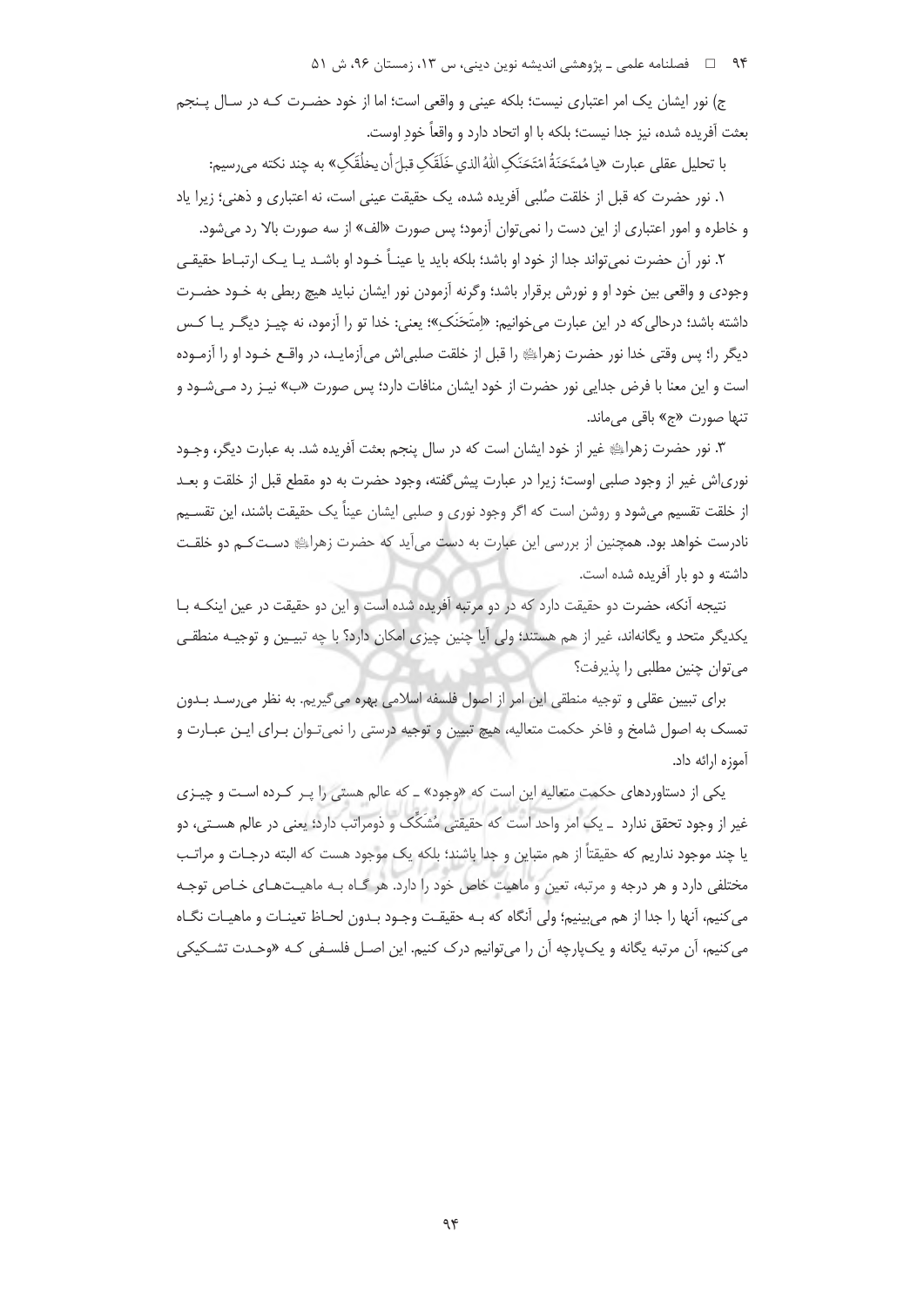معمای آزمون حضرت زهراﷺ قبل از آفرینش ایشان ۔ □ 4۵

وجود» نام دارد، می تواند ما را در حل این معما یاری کند.

# وحدت تشكيكي وجود

وحدت تشکیکی وجود یعنی اینکه هستی، حقیقتی یگانه است که در عین وحدت و یگانگی، دارای درجـات و مراتب مختلفی است. (طباطبایی، ۱۳۸۱: ۱ / ۹۰)

افراد مفهوم وجود، حقایقی متباین نیستند؛ بلکه وجـود حقیقتـی یگانـه اسـت کـه اشـتراک موجـودات در برخورداری از حقیقت وجود، مانند اشتراک افراد کلی طبیعی در بین افرادش نیست … در مبحث تشکیک بیان میشود که مراتب مختلف یک حقیقت واحد و تمایز آنها با یکدیگر، ممکـن اسـت برآمـده از همـان حقیقـت باشد. حقیقت وجود به گونهای است که تعین هـا و تشـخص هـای مختلـف، تقـدم و تـأخر، وجـوب و امکـان، جوهریت و عرضیت و تمام و نقص را در ذات خود پذیرا است و برای ملحق شدن این مراتب به وجود، نیازی به وساطت امرى عرضى و زائد بر حقيقت وجود نيست. (صدرالمتألهين، ١٩٨١: ١ / ١٢٠)

در اصل فلسفی «وحدت تشکیکی وجود» تبیین میشـود کـه حقیقـت خـارجی وجـود، در عـین وحـدت، مراتبی دارد که تمایز آنها به شدت و ضعف و کمال و نقص و در یک کلام، به «تفاضل» است. هر مرتبـهای کامل تر از مرتبه مادون خود و ناقص تر از مرتبه مافوق خود است. مرتبهای وجودِ ضعیف است، مرتبـه دیگـر متوسط، مرتبه بالاتر قوى و مرتبه بالاتر قوىتر، تا برسد به مرتبه بى نهايت. حقيقت همـه ايـن مراتـب يكـي است و همه حقیقت وجودند؛ ولی به علت شدت و ضعف و کمال و نقص، این حقیقت دارای گونهای تمـایز و بهتبع آن، نوعي كثرت است كه «كثرت تشكيكي» نام دارد و چون از مختصات وجود اسـت، مشـابه و نظيـر واقعی ندارد تا بهمنزله مثال و نمونه مطرح شود؛ ولی برای رفع استیحاش، از باب تشبیه معقول به محسـوس، از مثال «نور» می توان استفاده کرد که اگرچه دقیق نیست و اشکالاتی دارد، هضم مطلب را بـرای اذهـان ناورزیدہ آسان تر مے کند.

نور قوی و ضعیف در اصل حقیقت نوریت با هم شریک هستند و در عین حال، نور قوی و ضعیف با هـم فرق دارند و از یکدیگر متمایزند. این تمایز به شدت و ضعف است؛ ولـی شـدت و ضـعف نـور از حقیقـت آن نیست. نه این است که نور بر اثر اختلاطش با غیر نور، شدت یا ضعف یافته باشد و نور شدید، مرکب از نـور و غیر نور یا اینکه نور ضعیف، مرکب از نور و غیر نور باشد. پس مابهالاشتراک نور قـوی و ضـعیف همانــا خـود نوریت است و مابهالامتیاز آنها نیز شدت و عدم شدت نور است. شدت نور نیز امری خارج از نور نیسـت تــا بــا نور مخلوط شده باشد.

برای تصور بهتر، نور خورشید را در نظر بگیرید که همهجای دنیا ـ یا حـداقل منظومـه شمســی ــ را دربـر گرفته است. این نور یک سرچشمه دارد که درون خود خورشید است و شـدت نـور و گرمـا در آنجـا از هرجـا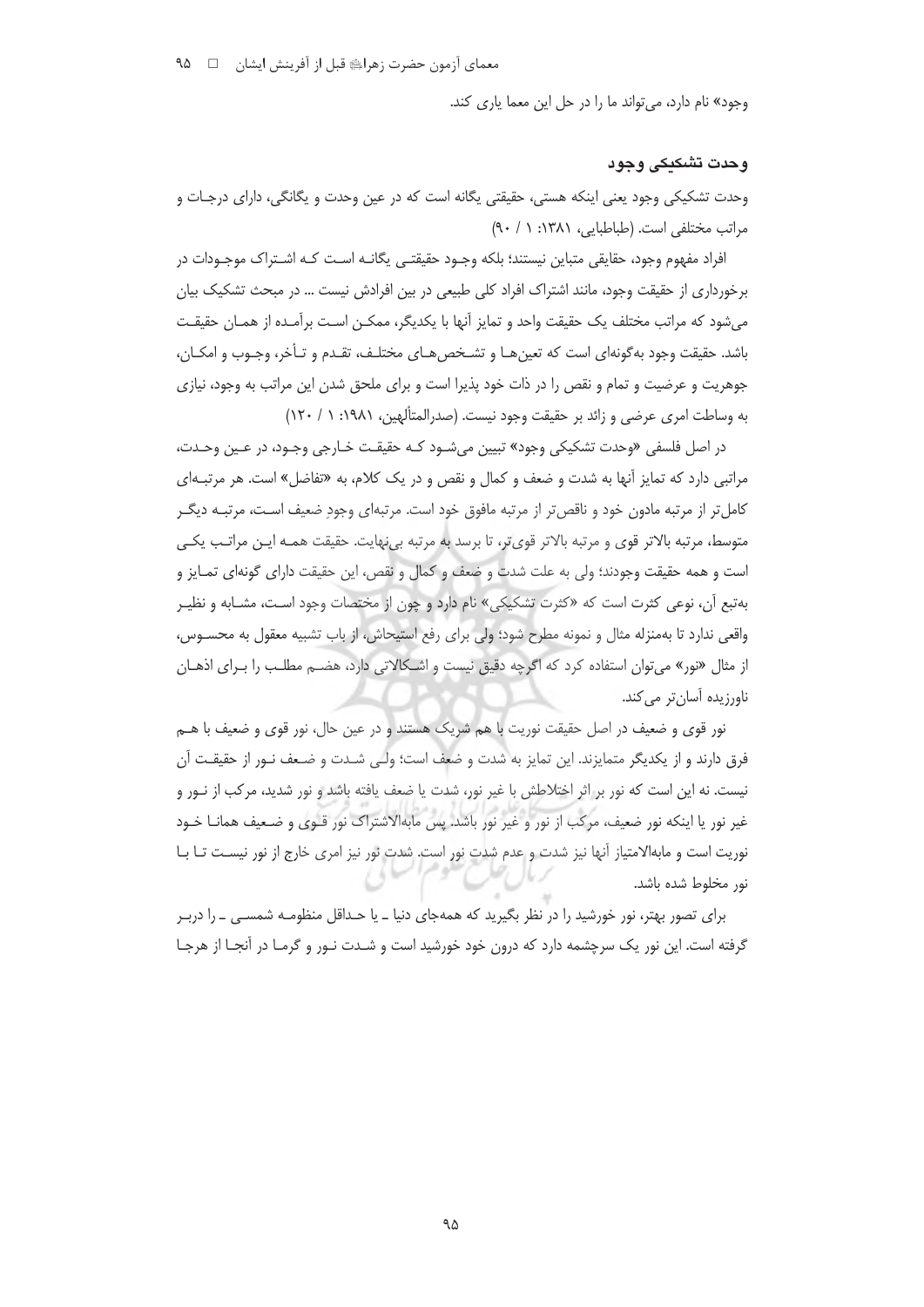بیشتر است. هرچه پرتوهای نوری از خورشید فاصله می گیرند، شدت نور و گرمای آن کاهش پیدا می کند. مـا می توانیم نور خورشید را که دنیا را پر کرده است، یـک۱جـا ببینـیم و آن را یـک حقیقـت واحـد تلقـی کنـیم؛ همان طور که می توانیم به مراتب و درجات آن با تفکیک از هم نگاه کنیم و بـین آنهـا فـرق بگـذاریم؛ مـثلاً شدت نور و گرمای سطح خورشید را با شدت نور و گرمای سطح زمین که نور خورشید به آن میتابد، مقایسـه کنیم و شدت نور و گرمای آن قسمت از زمین را که نور خورشید بهصورت مستقیم به آن می¤بد، با شدت نور و گرمای آن قسمت دیگر که نور غیرمستقیم به آن میتابد ـ و به اصطلاح میگوییم «سایه» است ـ مقایسـه کنیم. در چنین مقایسههایی، با مراتب و درجات مختلفی از نور مواجه میشویم که با یکدیگر تفـاوت دارنـد و عین هم نیستند. این مراتب و درجات مختلف نور در اینکه همه از یک حقیقت بهنام نور تشکیل یافتهانـد، بـا یکدیگر متحد و مشترک|ند؛ ولی در اینکه هر کدام دارای شدت و حدّت مخصوص به خود هستند، با یکـدیگر متمایزند. پس نور هم حقیقتی یگانه است که در ذات خود، کثرت و چندگانگی دارد؛ بدون اینکه ایـن کثـرت، وحدتش را از بین ببرد. (مطهری، ۱۳۸۴: ۵۱۶ ـ ۵۱۵)

وقتی اصل تشکیک در وجود را پذیرفتیم، یکی از پیامدهای آن، «اثبات انحای وجود برای ماهیت واحـد» است. بر این اساس، یک ماهیت واحد، وجودهای مختلف و نشئات متعددی دارد؛ وجود مادی، مثالی، عقلـی و الهی. هرچه مرتبه وجود اشرف و اعلا باشد، معـانی و ماهیـات بیشـتری را در خـود جمـع خواهـد کـرد و بـر موجودات بیشتری احاطه خواهد داشت. (صدرالمتألهین، ۱۳۶۶: ۳ / ۲۱۴) یک ماهیت، گاه با وجود خاص خود تحقق پيدا مي كند و گاه با وجود جمعي، كه علاوه بر وجود خاص، مراتب ديگر وجـود آن ماهيـت را نيـز دارا است. (همان: ۲۰۶)

با اثبات انحاى وجود براى ماهيت واحد بايد گفت: هر ماهيتي افـزون بـر وجـود خـاص خـود، وجـود يـا وجوداتی جمعی نیز دارد؛ به گونهای که هر یک از این وجودها در مرتبه خاصی از مراتب تشکیکی وجود جـای دارد و هیچ دو وجودی از آنها در عرض هم و در یک مرتبـه نیسـتند. مقصـود از وجـود خـاص ماهیـت، هـر واقعیتی است که مصداق ماهیت «بشرط لا» (نسبت به ماهیتهای دیگر) است؛ مثلاً هـر یـک از مـا وجـود خاص انسانیم. در مقابل، مقصود از وجود جمعی ماهیت، هر واقعیتـی اسـت کـه افـزون بـر دارا بـودن همـه كمالات جنسي و فصلي مأخوذ در حد تام ماهيت، واجد كمالات ديگري نيز هست؛ به گونهاي كه ماهيت فقط هنگامی که «لابشرط» در نظر گرفته شود، بر آن قابل حمل است؛ مثلاً وجود خاص هر عددی، وجود جم*ع*ـی همه اعداد کوچکتر نیز هست و به همین اعتبار میگوییم: «چـون کـه صـد آمـد، نـود هـم پـیش ماسـت». همچنین وجود خاص هر امتدادی، وجود جمعی هر امتداد کوچک تری است. وجود جمعی ماهیـت، ضـرورتاً از وجود خاص آن کامل تر است و در سلسله تشکیکی وجود در مرتبه بالاتری جای دارد. به بیـان دیگـر، وجـود جمعي ماهيت، وجود آن به نحو اعلا و اشرف است. به بيان سوم، «وجود برتـر ماهيـت» اسـت؛ يعنـي آثـار و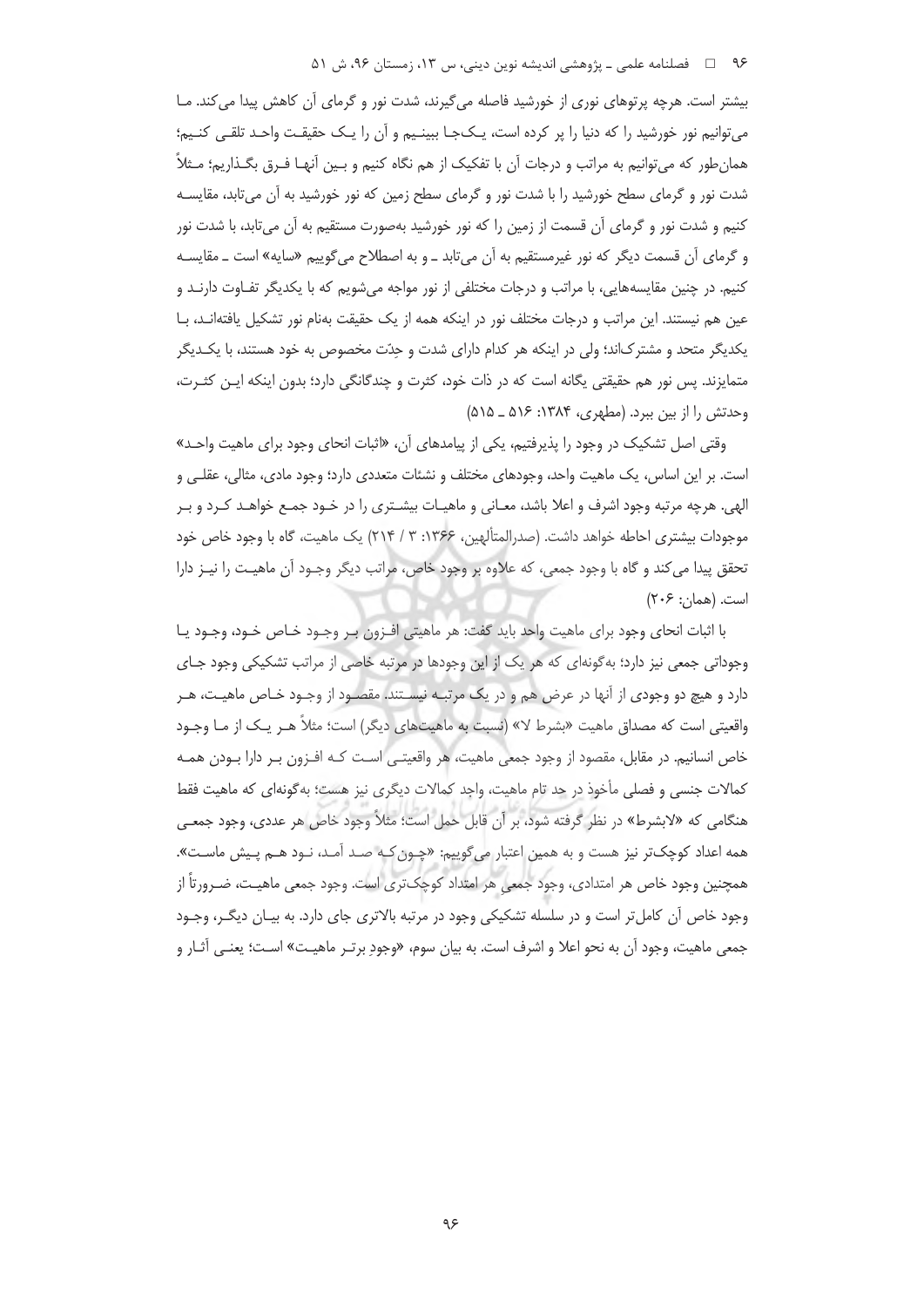کمالاتی که در وجود خاص ماهیت یافت می شوند، به همان نحو در وجود جمعی آن یافت نمی شوند؛ بلکه به نحو اعلا و اشرف و برتر در آن وجود دارد.

انواع ممکن|لوجود تنها در صورتی با یکدیگر تباین و تخالف دارند که تکتک آنها با وجـود خـاص خـود موجود شوند؛ به گونهای که احکام خاصشان بر آنها صادق و آثار خاصشان بر آنها مترتب باشـد؛ امـا قبـل از آن، وجود جمعی دارند که گونهای دیگر از وجود و برتر و شریفتر است. (صدرالمتألهین، ۱۹۸۱: ۶/ ۲۷۳) هر موجود نازل، در صقع موجود مجرد عالی حضور دارد و همه موجودهای طبیعی، مثالی و عقلی در مراحل برتر، وجود جمعي دارند. (جوادي آملي، ۱۳۸۴: ۱۰۷) ماهيت حيوان اگر در مرتبه وجود انساني تحقق يابد، به حيوان بودن سزاوارتر است. انسان عقلی نیز از انسان حسی به انسانیت سزاوارتر است؛ زیرا تمامتر و کامـلتـر اسـت. همچنین انسان الهی، یعنی انسان مشهود در نشئه الهی و نیز سایر اشیا در نشئه الهی در مقایسه با حالتی ک در مرتبه بالاتر وجود نباشند، به ماهیت خود سزاوارتر هستند. (صدرالمتألهین، ۱۹۸۱: ۶/ ۲۸۰)

با توجه به این دستاورد فلسفی، ماجرای فهم عبارت مورد بحث چنین مـیشـود: حضـرت زهـرای یـک ماهیت است که یک وجود چنددرجه و ذومراتب دارد. به عبارت دیگر، یک ماهیت است که چند وجود طـولی دارد که جدا و مستقل از یکدیگر نیستند؛ بلکه مراتب مختلفی از یک حقیقت واحد هستند که در عین وحدت، كثرت دارد و در عين كثرت، داراي وحدت است.

حقيقت حضرت زهراءِﷺ كه با عبارت «خود حضرت زهرا» از آن ياد مي كرديم، منحصــر در خلقـت صـلبي و جسمانی او نیست که در سال پنجم بعثت آغاز شده باشد؛ بلکه یک حقیقت مشکک و ذومراتب است که پیش از خلقت صلبی وجود داشته است. وجود جسمانی حضرت، تنها مرتبهای از آن حقیقت متعـالی اسـت کـه از جهتـی همان و از جهتی، غیر از آن است. مطابق مثال نور خورشید باید گفت: حضرت زهرایه خورشیدی است که یک حقیقت واحد و یگانه دارد؛ اما در عین حال، وجود او یک گستردگی و وسعتی دارد که درجات و مراتب مختلفی را میتوان در آن دید. آن مرتبه و درجهای که در سال پنجم بعثت تعیّن پیدا کرد، پرتوی کمرنگ از آن خورشـید پرتلألؤ بود که در ادامه تابش خود، در سال پنجم بعثت به زمین رسید و انسان های خاکی فقط آن را دیدنــد؛ امــا خدایی که او را آفریده است، همه وجود حضرت را می بیند و تحت ولایت خود می پروراند و می آزماید.

بدین ترتیب، معنای نهایی عبارت چنین میشود: «ای آزمودهای که خداوند تـو را قبـل از اینکـه بـه ایـن دنیای خاکی نازل کند، در عالم نور امتحان کرده است و تو امتحان خود را پیش از اینکـه بـه ایـن دنیـا قـدم بگذاری، پس دادهای». "ا حامع عليده ال

در ادامه درباره معنای آزمودن و هدف از آزمودن قبل از خلقتِ ایندنیایی سخن گفته میشود.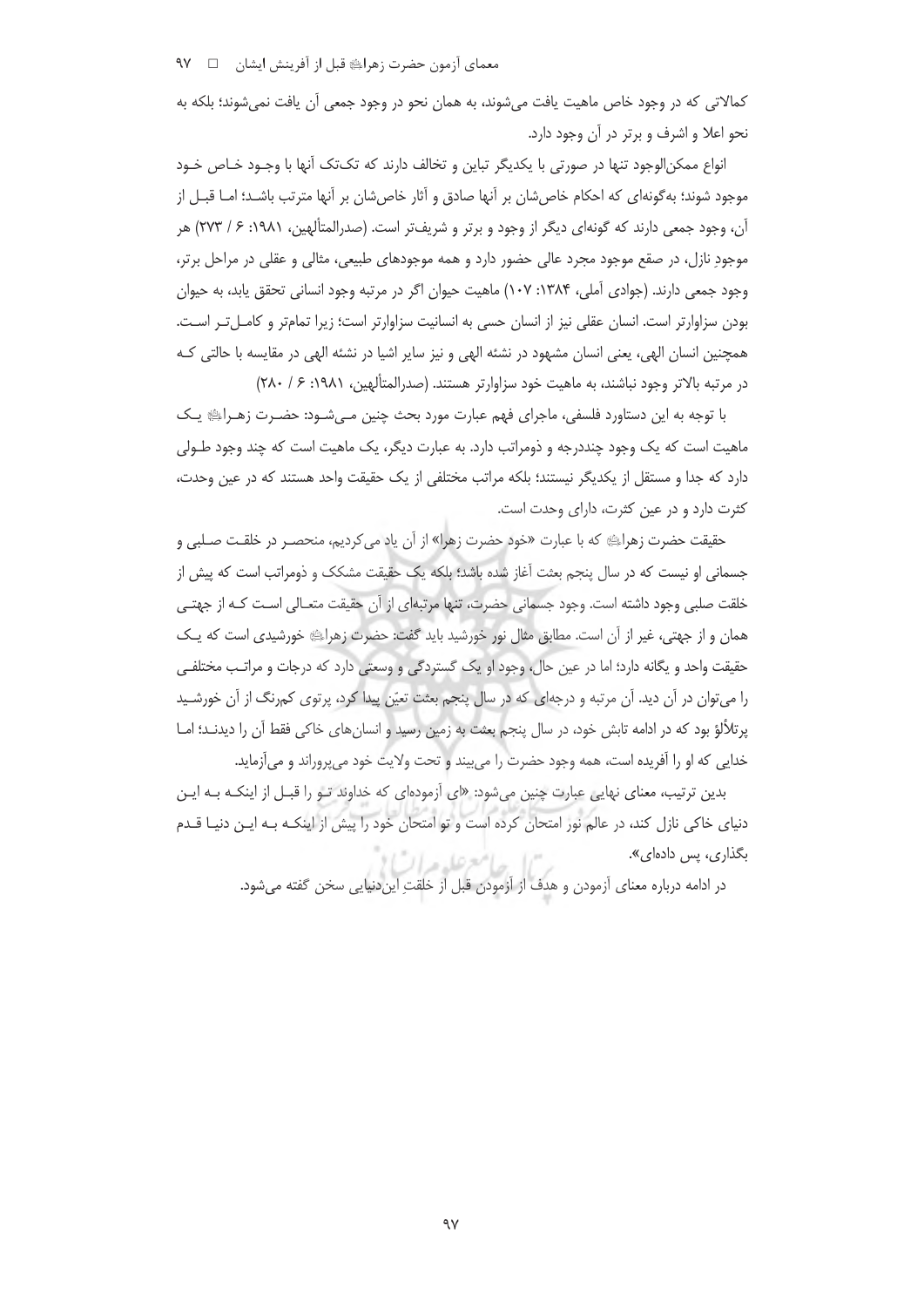۹۸ = □ فصلنامه علمي ــ پژوهشي انديشه نوين ديني، س ١٣، زمستان ٩۶، ش ۵۱

### امتحان پیش از حیات دنیوی

امتحان و آزمون یک پدیده آشنایی است که در زندگی انسانها هم حضور پررنگ و پراهمیتی دارد. هـدف از آزمودن و امتحان کردن، یکی از این دو امر است:

۱. کشف شایستگی یا عدم شایستگی فرد، برای اعطا یا سلب یک امتیاز؛ مانند آزمون کنکـور کـه بـرای کشف شایستگی دانش آموزان جهت ادامه تحصیل در دانشگاه برگزار می شود.

۲. تربیت و تقویت و بالا بردن توانایی های فـرد؛ ماننـد ارزیـابی هـای تمرینـی در ورزش و امتحـان هـای میاندورهای در مدارس و مراکز آموزشی که منجر به کشف نقاط قوت و ضعف و برطرف کـردن ضـعفـهـا و تقويت قوتها مي شود.

در امتحان های الهی نیز هر دو هدف جریان دارد؛ آیه ۳۱ سوره محمدﷺ به هدف اول اشاره دارد: «ولَنَبلُوَنَّكم حتّي نَعلَمَ المجاهدين منكم و الصابرين و نَبلُوَ اخبارَكم؛ و البته شما را مي[زماييم تا مجاهدان و صابرانتان را بشناسیم و گزارش های مربوط به شما را بررسی کنیم». همچنین آیه ۲ سوره ملک: «الَّذِی خَلَقَ الْمَوْتَ وَالْحَيَاةَ لِيَبْلُوَكُمْ أَيُّكُمْ أَحْسَنُ عَمَلًا: [همان] كسى كه مرگ و زندگى را آفريد تا شما را بيازمايد كه كدامتان نيكوكارتر است».

آيه ١۵۴ سوره آلءمران نيز ناظر به هدف دوم است: «وَلِيَبْتَلِيَ اللَّهُ مَا فِي صُدُورِكُمْ وَلِيُمَحِّصَ مَا فِي قُلُوبِكُمْ؛ و [اینها] برای آن است که خدا آنچه را در سینههای شماست، بیازماید و بهخاطر آنکه آنچه را در دل های شماست، خالص [و پاک] گرداند». امپرالمؤمنین ﷺ نیز دراینباره میفرماید:

خداوند بندگانش را با انواع سختیها می آزماید و با رنج و کوششهای گونـاگون بـه بنــدگی وادارشان می کند و با انواع ناخوشایندها امتحانشان می کند تا خودبزرگ بینی را از دلهایشـان بیرون کند و فروتنی را در جانهایشان جای دهد. (ابن ابی الحدید، ۱۴۰۴: ۱۳ / ۱۵۶)

در اینجا باید متذکر شد که هدف اول (کشف شایستگی یا عدم شایستگی) درباره انسانها، اغلب همراه با جهل و نادانی است و بعد از انجام آزمون است که امتحان کننده به شایستگی و عـدم شایسـتگی افـراد مـورد امتحان آگاهی پیدا می کند؛ اما وقتی این هدف درباره امتحان های الهی مطرح می شود، باید همـراه بـا تنزیـه متناسب با مقام الهي باشد. اميرالمؤمنين ﷺ دراين باره مي فرمايد:

خداوند متعال درون مردمان را [بـا آزمـودن] آشـكار سـاخت، نـه اينكـه از رازهـاي نهفتـه و

١. ولكن الله يختبرعباده بانواع الشدائد ويتعبدهم بانواع المجاهد ويبتليهم بضروب المكاره اخراجاً للتكبر من قلوبهم و اسكاناً للتذلل في نفوسهم.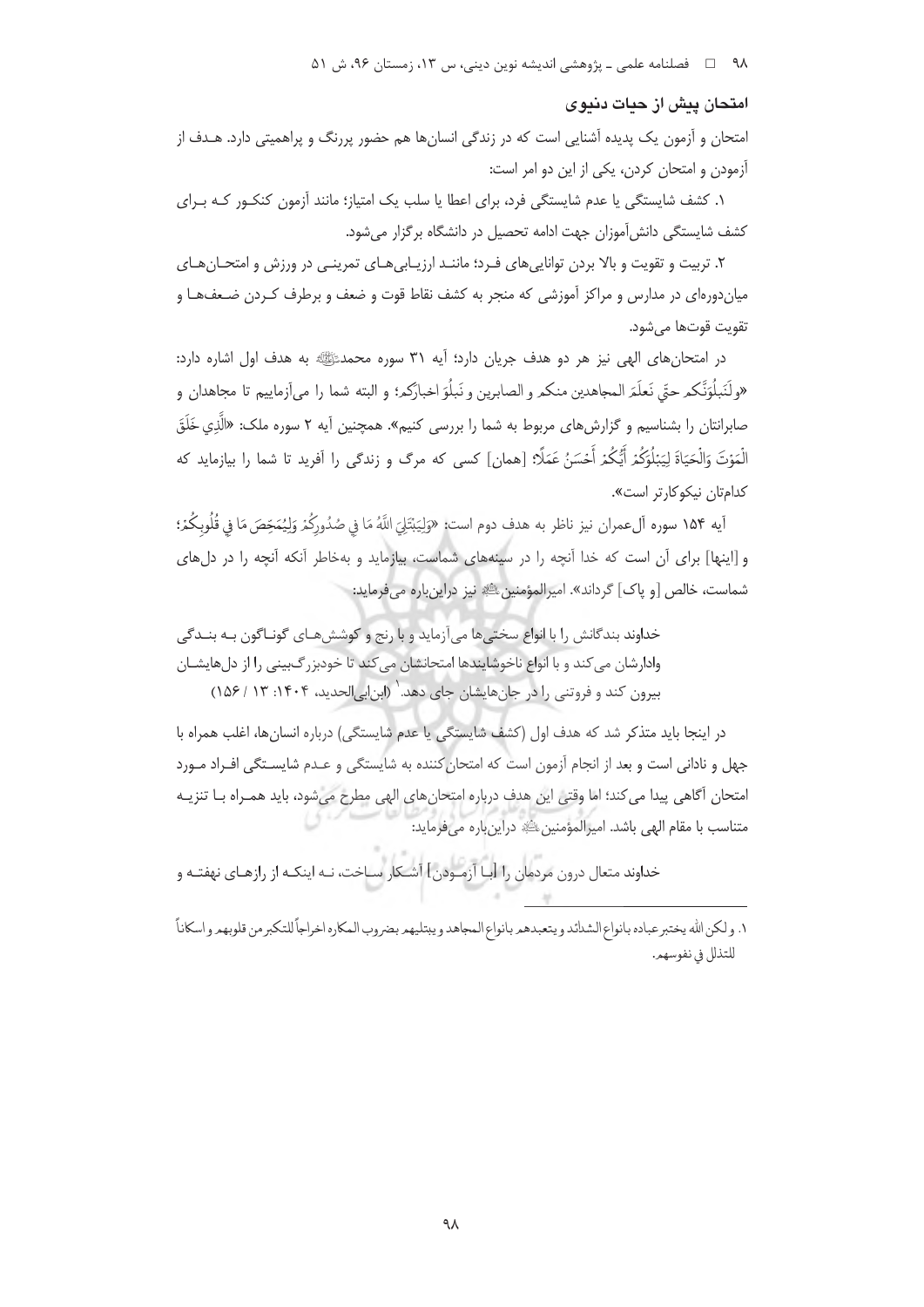درونهای پوشیدهشان آگاه نبود؛ بلکه تا آنان را بیازماید که کدامیک بهتر عمل می کننــد؛ تـا

اینکه ثواب، یاداش کار نیک باشد و عقاب، کیفر کار بد. ٰ (ابن ابی الحدید، ۱۴۰۴: ۹ / ۸۴)

یعنی اینکه اگر خداوند میخواهد شایستگی۵ا و عدم شایستگی۵ا از طریق امتحان آشکار شـود، بـه ایـن معنا نیست که خود به این شایستگیها و ناشایستگیها جهل دارد و برای برطرف کردن جهل خود، دست بـه امتحان می;ند؛ بلکه برای این است که استحقاق ثواب و عقاب محقّق شود و فعلیت بیابد و مردمان، خود بـه لیاقتهای خود آگاه شوند و بیذیرند که مستحق ثواب یا عقاب خداوندی هستند.

حال بايد بررسي شود كه آيا اين دو هدف از امتحان هاي الهي، مختص حيات دنيوي است يا فراتـر از حيـات دنیوی را نیز می تواند دربر بگیرد. به نظر می رسد دلیلی برای انحصار اهداف امتحان های الهـی در حیـات دنیـوی نیست. همه ادلهای که این دنیا را تنها دار تکلیف و امتحان معرفی می کنند، ناظر به مقایسه دنیا با آخرت هسـتند و دامنه وسعت آنها عوالم قبل از دنیا را دربر نمی¢یرد؛ مانند ایـن روایـت معـروف امیرالمـؤمنینﷺ: «امـروز روز عمل است و حسابی در کار نیست و فردا روز حساب است و عملی در کار نیست».<sup>۲</sup> (کلینی، ۱۴۰۷: ۸ / ۵۸)

تقسیم دیگری که برای امتحان و آزمایش می توان انجام داد، تقسیم آن براساس دخالـت و عـدم دخالـت اختیار و انتخاب امتحانِ شونده در نتیجه آزمون است. توضیح اینکه، گـاهی امـر مـورد امتحـان، قابلیـتهـای طبیعی و تکوینی یک شیء یا یک انسان است و اراده و اختیـار او دخـالتی در نتیجـه امتحـان نـدارد؛ ماننـد مهندسی که برای تولید وسیلهای، فلزهای مختلف را ارزیابی و آزمایش میکند و فلزی را که مناسبتر از بقیه باشد، برای کار خود برمی گزیند؛ یا مانند فرماندهی که با طراحی یک تمرین رزمی، سربازانش را بـرای انجـام مأموریتی ارزیابی مـی کنـد و کسـی را کـه اسـتعداد و توانـایی انجـام آن مأموریـت را بهتـر از دیگـران دارد، برمی گزیند. ملاحظه می کنیم که در این نوع امتحان، اختیار و انتخاب امتحان شونده، دخالتی در نتیجه ارزیابی ندارد و فقط ظرفیت وجودی و استعدادها و توانایی های ذاتی او نقش تعیین کننده دارند. البته مـیتـوان شـدت اراده و قدرت انتخاب را یک توانایی درنظر گرفت که آن نیز امـری غیراختیـاری اسـت. از آنجـا کـه موضـوع امتحان در اینجا، استعدادهای طبیعی و تواناییهای تکوینی است، مـی تـوان ایـن نـوع امتحـان را «امتحـان تکوینی» نامید.

نوع دیگر امتحان آن است که خواستن و نخواستن یا شدت و میـزان خواسـتن و نخواسـتن فـرد ارزیـابی میشود؛ به عبارت دیگر، رویکرد ارادی و حسن انتخاب یا سوء اختیار و میزان عزم و همت ارادی فرد ارزیابی میشود؛ مانند اینکه تاجری شریکش را برای پی بردن به میزان درست کاری و امانتداریاش مے آزمایـد و ماسعرعلو عراب

١. الاان اللهَ تعالى قد كشَف الخلقَ كشفةً لا أنّه جَهل ما أخفَوه من مصونِ اسرارهم و مكنونِ ضمائرهم و لكن لِيبلَوَهم أيهم أحسنُ عملاً فيكونَ الثوابُ جزاءً و العقابُ بواءً.

٢. إِنَّ الْيَوْمَ عَمَلٌ وَلَا حِسَابَ وَغَدَّ حِسَابٌ وَلَا عَمَلَ.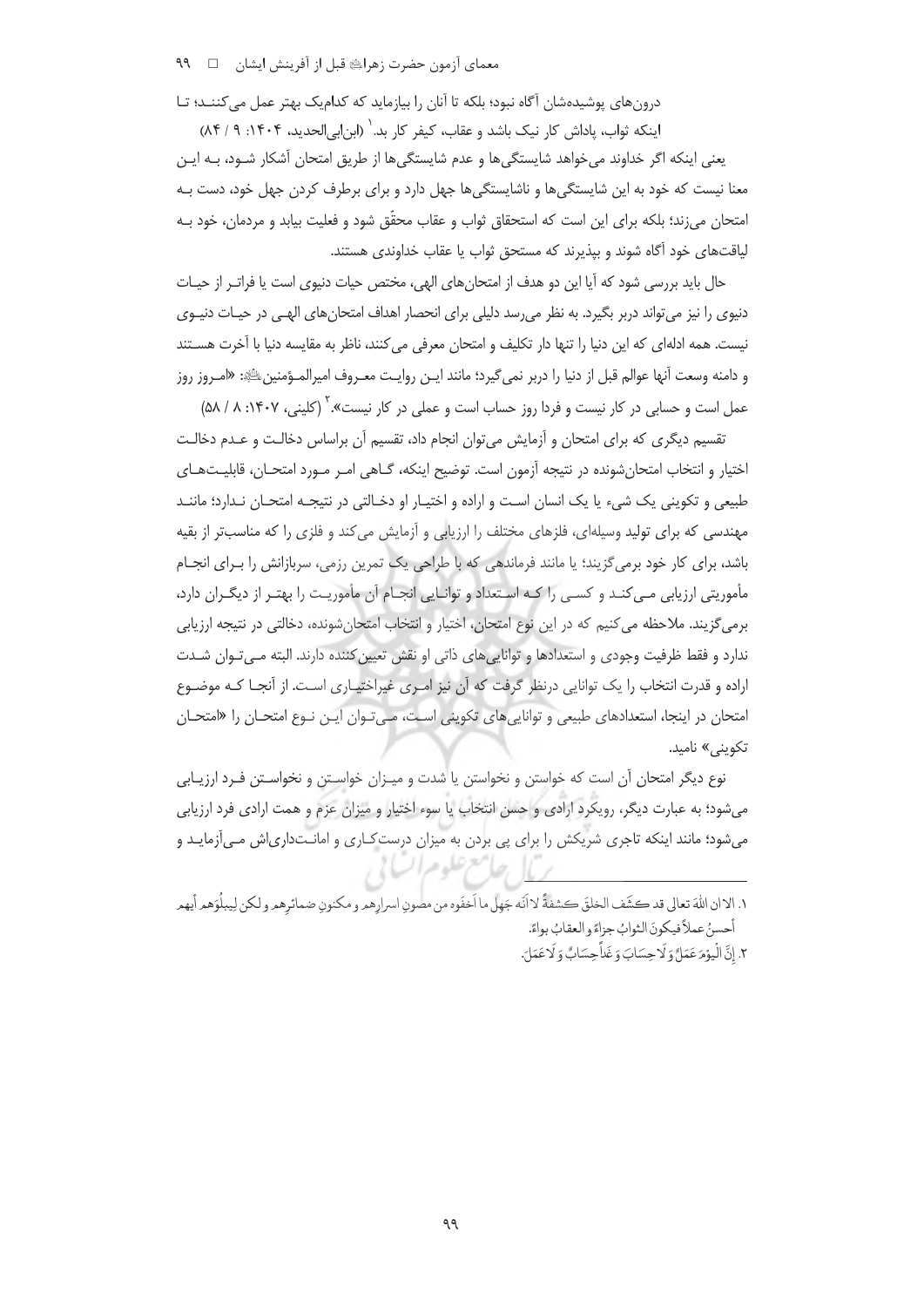۱۰۰ فصلنامه علمي ـ پژوهشي انديشه نوين ديني، س ۱۳، زمستان ۹۶، ش ۵۱

متناسب با نتیجه آزمون با او همکاری می کند. از آنجا که موضوع اصلی امتحان در اینجا، اراده و اختیـار فـرد است، می توان این نوع امتحان را «امتحان تشریعی» نام نهاد.

در تبیین چگونگی امتحان پیش از دنیای حضرت زهرایی می توان هـر دو نـوع تکـوینی و تشـریعی را در نظر گرفت. امتحان تکوینی درباره حضرت چنین تصویر میشود که خداوند با تکیـه بـر علـم و آگــاهی خـود، ظرفیت و استعداد و تواناییهای انسانها را \_ که پیش از خلقت دنیوی بهصورت وجود جمعی یا نـور یـا ارواح یا ذره یا … موجود بودند ــ ملاحظه و ارزیابی می کند و حضرت زهرایﷺ را بهترین فـرد بـرای جایگــاه خاصــی برمی گزیند.

امتحان تشریعی پیش از دنیای حضرت را نیز میتوان چنین تصویر کرد که خداوند فضایی را ایجاد کـرده باشد و در آن موقعیت، نوع عملکرد و انتخاب حضرت را ارزیابی کرده باشد؛ مانند امتحانی که برای آدم و حوا نسبت به میوه ممنوع رخ داد و این امتحان اگرچه بعد از خلقت مادی آنها بود، در مـوقعیتی پـیش از هبـوط و ورود به عالم خاکي تحقق يافت و جايگاه اصلي آنها با توجه به نتيجه آن آزمـون مشـخص و م*ع*ـين شـد. «و شيطان آن دو را از آن [باغ] بلغزانيد و آن دو را از آنچه در آن بودند، بيرون كرد؛ و [به آنها] گفتيم: « [از مقام خویش] فرو آیید، درحالی که برخی از شما دشمن برخی [دیگـر] هسـتید؛ و بـرای شـما در زمـین، تـا زمـانی [معين]، قرارگاه و وسيله بهرهبرداري است».' (بقره / ٣۶)

ادلهای که برای اثبات خلقت و امتحان پیش از خلقت دنیوی می توان بر آنهـا تکیـه کـرد، از نظـر اثبـات امتحان تكويني يا تشريعي متفاوتاند؛ برخي تنها امتحـان تكـويني را اثبـات مـي كنـد؛ ولـي برخـي امتحـان تشریعی را هم دربر می گیرد.

## عدل الهي

یکی از ادله عقلی بر اثبات امتحان تکوینی، دلیلی است که صفت عدل را برای خداوند اثبـات مـی کنـد. علمـای كلام صفت عدل را درباره خداوند در دو نوع «عدل تشريعي» و «عدل تكويني» به كار بردهاند و عـدل تشـريعي را ناظر به مقام جعل احکام و قوانین و عدل تکوینی را ناظر به مقام خلقت و ربوبیت تکوینی دانستهاند:

عدل تکوینی عبارت است از اینکه خداوند به هـر موجـودی، وجـودی را کـه مســتحق و سزاوار است، عطا می کند و قابلیت هیچ موجودی را مهمل نمی گذارد و در عرصه افاضـه و ایجاد و آفرینش، هیچ استعدادی را بی بهره نمی گرداند. عـدل تشـریعی بـه ایـن معنـا است كه خداوند هيچ تلكيفي را كه باعث كمال و سعادت انسان و عامـل قـوام زنـدگاني

١. فَأَزَلَّهُمَا الشَّيْطَانُ عَنْهَا فَأَخْرَجَهُمَا مِمَّا كَانَا فِيهِ وَقُلْنَا اهْبِطُوا بَعْضُكُمْ لِبَعْضٍ عَدُوٌّ وَلَكُمْ فِي الْأَرْضِ مُسْتَقَرٌّ وَمَتَاءٌ إِلَى حِين.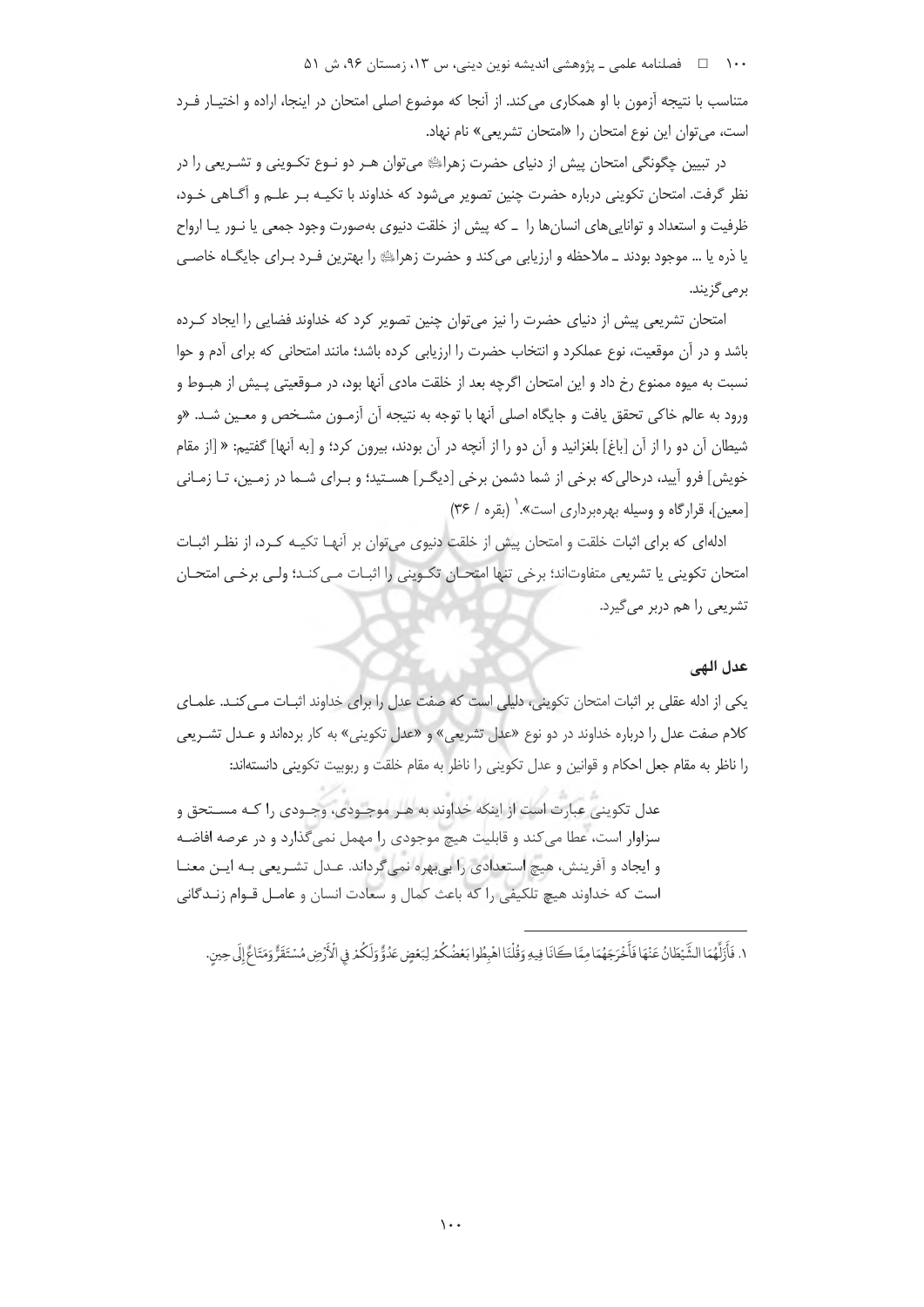معمای آزمون حضرت زهراﷺ قبل از آفرینش ایشان هے د ۱۰۱

مادی و معنوی و دنیوی و اخروی اوست، بدون بیان و مهمل نمی گذارد؛ همان طور کـه يبش إز طاقت هر كس به وي تكليف نمر كند. (سيجاني، ١٤٢٣: ١۶۴)

بیشتر متکلمان اسلامی عدل را به «قرار دادن هر چیزی در جای مناسب خـود» (همـان: ۱۶۳) تفسـیر کردهاند که این معنا در عدل تکوینی، همان آفرینش براساس استحقاق۱ها و شایستگی۵ها خواهـد بـود. شــهید مطهری دراینباره میگوید:

منظور از عادل بودن خدا این است که استحقاق و شایستگی هیچ موجودی را مهمـل نمی گذارد و به هر کس هرچه را استحقاق دارد، میدهد و منظـور از حکـیم بـودن او اين است كه نظام آفرينش، نظام احسن و اصلح، يعني نيكوترين نظـام ممكـن اسـت. خواجه نصيرالدين طوسي مي گويد: حکمی که ز حکم حق فزون آیـد نیسـت جز حکم حقی که حکـم را شـاید، نیسـت

آنچیـز کـه آنچنـان نمـیبایـد، نیسـت هـر چيــز كــه هســت، آنچنــان مــىبايــد (مطهری، ۱۳۷۲: ۶۳)

اگر فیض الهی بی حساب نیست و براساس استحقاق و تحقق شایستگی افاضه می شود و اگر تنها راه تحقـق استحقاق، امتحان و آزمون است و به عبارت دیگر: اگر کشف استحقاق و شایسـتگی همـان امتحـان و آزمـودن است، پس هر جا فیض و افاضهای هست، امتحان نیز باید باشد. از آنجا که فیض و افاضه پیش از این دنیا وجود داشته است، امتحان و آزمون هم باید پیش از این دنیا بوده باشد تـا براسـاس شایسـتگی هـای احرازشـده در آن آزمونها، نظام عوالم پیش از عالم ماده تعیین شود و هر موجودی در جایگاه مناسب خود قرار گیرد.

# ادله قرآنی و روایی

با جستجویی ساده در لابهلای آیات و احادیث می توان برای این آموزه عقلـی، شـواهدی وحیـانی یافـت کـه روايت پيش گفتۀ جابر از آن دسته است. نمونه ديگر، آيـه ٢١ سـوره حجـر اسـت كـه هـم بـر وجـود جمعـي مخلوقات در عوالم پیشین دلالت دارد و هم نشان میدهد جای گیری هر موجـودی در جایگـاه دینـوی خـود براساس حد و اندازهای خاص است که نمایان گر استعداد و شایستگی های آن موجود است:

وَإِنْ مِنْ شَيْءٍ إِلَّا عِنْدَنَا خَزَائِنُهُ وَمَا نُنَزِّلُهُ إِلَّا بِقَدَرِ مَعْلُومٍ. و هيچچيزي نيست جز آنكه منـابعش نـزد ماسـت؛ و[لـي] جـز بـه انـدازه معـين آن را

١. العدل التكويني هو اعطاؤه تعالى كل موجود ما يستحقه و يليق به من الوجود؛ فلايهمل قابليةً و لايعطل استعداداً في مجال الافاضة و الايجاد. و العدل التشريعي هو انه تعالى لايهمل تكليفاً فيه كمال الانسان و سعادته و به قوامر حياته المادية و المعنوية، الدنيوية و الاخروية كما انه لايكلف نفساً فوق طاقتها.

برياح مامع علوم السابر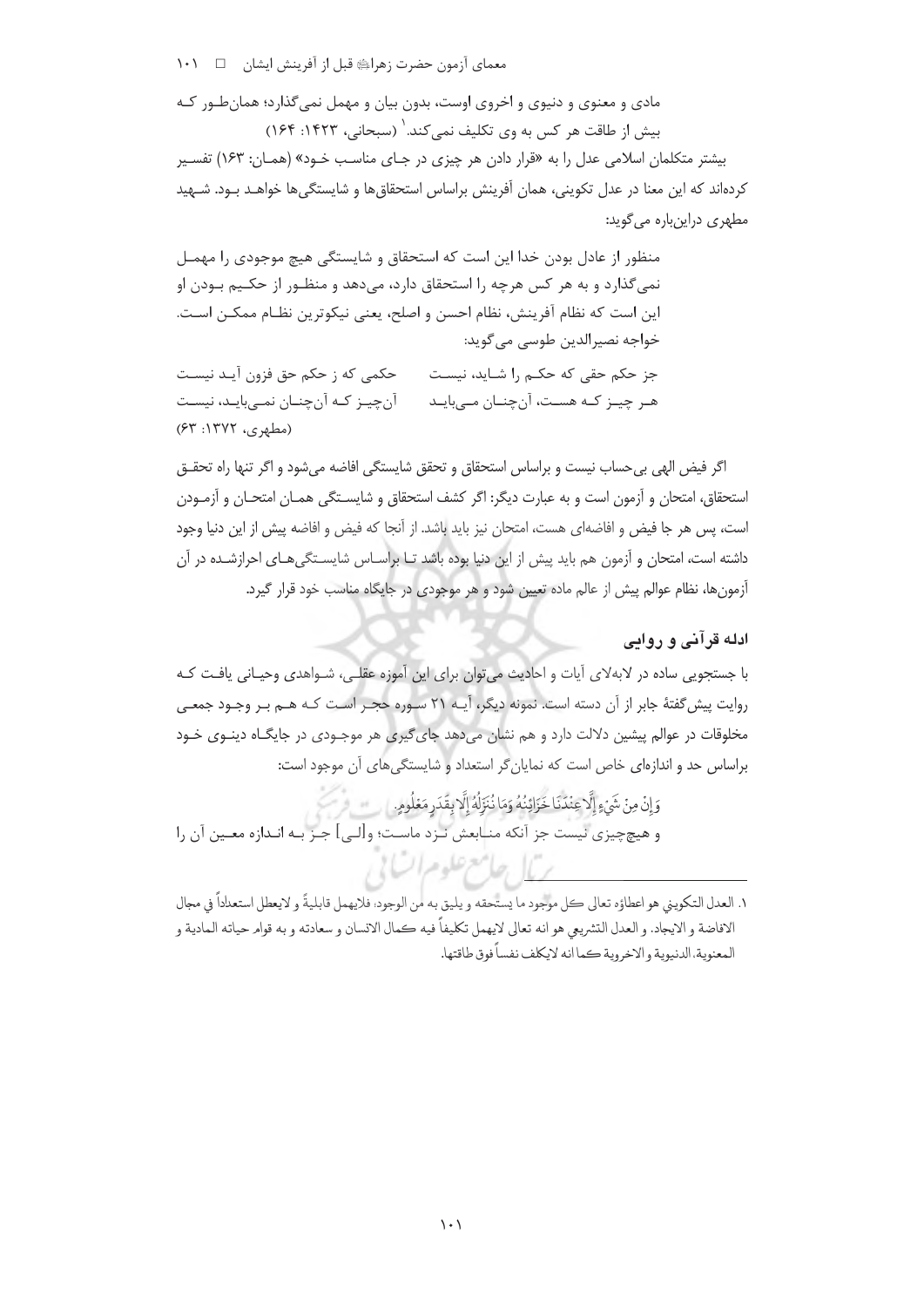۱۰۲ = هصلنامه علمی ـ پژوهشی اندیشه نوین دینی، س ۱۳، زمستان ۹۶، ش ۵۱

فرو نمے فرستیم.

در ت*فسیر صافی* در تفسیر این آیه از امام زین|لعابدین ﷺ چنین نقل شده است که:

نمایه همه مخلوقات خشکی و دریایی در عـرش الهـی وجـود دارد و ایـن اسـت تفسـیر سخن خداوند: «ان من شيء الا عندها خزائنه». ` (فيض كاشاني، ١۴١۵: ٣ / ١٠۵) علامه طباطبایی در تفسیر گران سنگ *المیزان* میفرماید:

آنچه تدبر در این آیه به دست می،دهد، آن است که این آیه جزء غُرر آیـات الهـی اسـت که حقیقتی دقیق تر و عمیق تر از آنچه مفسران فهمیدهاند، بیان مــی کنــد و آن عبــارت است از: آشکار شدن اشیا در حد و اندازهای معین از اصل و ریشهای که پیش از آن اشیا وجود داشته است. (طباطبایی، ۱۴۱۷: ۱۲ / ۱۴۳)

سپس در توضیح این جمله کوتاه میفرماید: ظاهر جمله «ان من شيء» چنان عمومیتی دارد که همه چیز را دربر میگیرد؛ بهجز سه مورد: «نا» و «عند» و «خزائن». گذشته از این سه مورد که به دلالت سیاق آیه استثنا شدهاند، تمامی دیدنی ها و نادیدنی ها مشمول این عام هستند؛ بنابراین شخص زید، یک فرد انسانی، «شيء» است و نوع انساني نيز كه به وجود افرادش در خارج موجود است، «شيء» است. اين آيه براي همه این اشیا خزائنی نزد خداوند اثبات می کند. بهراستی وجود خزائن اشیایی مانند زید نزد خداوند چه معنای محصلی می تواند داشته باشد؟ خداوند این شیء را نازل شده و فرودآمده از جانب خود می شمارد. هر فرودی مستلزم يستى و بلندى است؛ اما از آنجا كه همه مى بينيم زيد هنگام قدم گذاشتن به اين دنيا از مكانى بلند به مکانی پست افکنده نمی شود، روشن می شود که منظور از نازل شدن زید، آفرینش تدریجی او از مرتبه عالی به مرتبه سافل است. نزول تدریجی شیء از جایگاه عالی به این دنیا با حد و اندازه معینی همراه است که جایگاه او را در موقعیت جدید مشخص می کند: «و ما ننزله الا بقدر معلوم». از اینجا معلوم می شود که «قدر» ویژگی وجود شیء و کیفیت خلقت آن است. سپس خداوند این «قدر» را به صفت «معلوم» متصف میکند كه اين امر \_ بهحسب سياق كلام \_ دلالت مي كند كه اين قدر هنگام نزول تدريجي شيء و قبل از تمام شدن آن، براي خداوند معلوم است؛ يعني قَدَر بهحسب علم و مشيت الهي بر شيء مقدم است؛ هرچند بهحسب وجود نازل، با أن مقارن باشد روست كل عليه عرائبًا في ومطيالها ت فرا

عبارت «عندنا خزائنه» اثبات می كند كه شیء قبل از نزولش به نشئه دنیا و استقرارش در آن، پیش خدا خزائنی دارد که قدر ملازم با نزول شیء، متأخر از آن خزائن است و شیء در مرتبه این خزائن، مقدر به قدر و محدود به حدی نیست؛ با این حال، همان شیء است. این آیه بیان می کند که خزائن در مرتبهای بالاتر از قدر

١. عن السّجّاد، يُجَة: أنّ في العرش تمثال جميع ما خلق اللّه من البر و البحر قال و هذا تأويل قوله وَ إنْ مِنْ شَئ ءٍ ... الآية.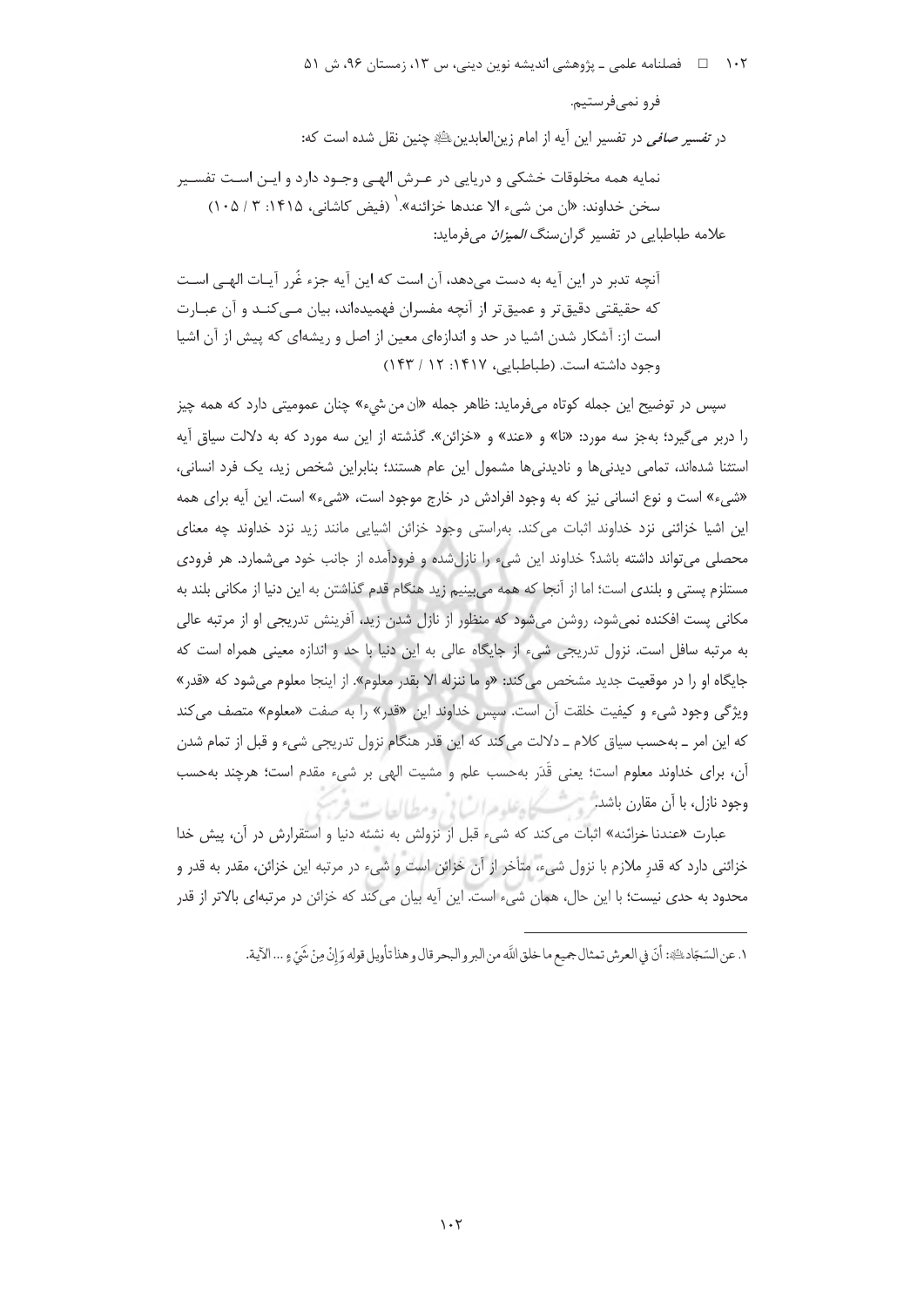## معمای آزمون حضرت زهراﷺ قبل از آفرینش ایشان هے س ۱۰۳

است و جمع بودن آن نشان میدهد که بیشتر از دو تا است. از آنجا که عدد، مخصوص اشیای محدود است، معلوم میشود که این خزائن اموری محدود و متعددند؛ در نتیجه تبیین میشود که برخی از این خزائن، برتر از برخی دیگر است و هر کدام که از دیگری بالاتر است، محدود به حدود آن و مقدر به قدر آن نیست و مجموع خزائن، فراتر از شيء در نشئه دنيا است و محدود به حدود آن نيست. همچنين از وصف «عنده» به دست می]ید که این خزائن فوق عالم مشهود (دنیا) است و به حکم «ماعندکم ینفد و ماعند الله باق» روشن می شود كه اين خزائن از امور ثابت و لايتغير است. (طباطبايي، ١٤١٧: ١٢ / ١٤٣، ترجمه آزاد همراه با تلخيص)

به نظر می رسد این آیه، تنها بر سنجش و ارزیابی تکوینی دلالت دارد و امتحان تشریعی را بیان نمی کنـد؛ زیرا سخنی از اراده و اختیار مخلوقات در انتخاب جایگاه دنیوی در میان نیست؛ بلکه سخن از ایـن اسـت کـه خداوند هر چیزی را با حد و اندازه معینی که جایگاه آن را در موقعیت جدید مشخص می کند، به این دنیا نازل می کند و در جایگاه خاص خود قرار میدهد.

آيه ديگر، آيه عهد و ميثاق است كه اگر چه برخي از مفسران آن را به فطرت و سرشت الهي تطبيق دادهاند، (مطهری، ۱۳۹۱: ۱۸۱) در نظر برخی دیگر از مفسران، این آیه بیان کننده آن است که خداوند در عالمی موسوم به «عالم ذر» از همه بنی آدم یکجا عهد و پیمان گرفته و بدین سان آنها را آزموده است و سپس آنها را در ظرف زماني و مكاني خاص خود و در موقعيت مناسب خود به اين دنيا وارد كرده است: «وَ إِذْ أَخَذَ رَبُّكَ مِنْ بَني آدَمَ مِنْ ظُهُورِهِمْ ذُرِّيَّتَهُمْ وَأَشْهَدَهُمْ عَلَى أَنْفُسِهِمْ أَلَسْتُ بِرَبِّكُمْ قَالُوا بَلَى شَهِدْنَا أَنْ تَقُولُوا يَوْمَ الْقِيَامَةِ إِنَّا كُنَّا عَنْ هَذَا غَافِلِينَ؛ و [یاد کن] هنگامی را که پروردگارت از فرزندان آدم، از یُشت [و صُلب]شان، نسل آنان را برگرفت و آنان را بر خودشان گواه ساخت؛ [و فرمود:] آیا پروردگار شما نیستم؟ گفتند: «اَرِی؛ گواهی میدهیم.» [این گواهی را گرفت،] تا مبادا روز رستاخیز بگویید: «بهراستی که ما از این [مطلب] غافل بودیم». (اعراف / ۱۷۲)

فیض کاشانی در تفسیر این آیه می گوید:

این واقعه در زمانی است که بنیآدم در صلب عقلی پدرانشان و در معدنهای اصلی خـود بودند. اینکه از آن پدران به «ظهور» تعبیر شده است، به این دلیل است که هر یک از آنهـا نما و مظهری است برای گروهی از انسـانهـا. «اشـهدهم علی انفسـهم» یعنـی در آن نشـئه ادراکی عقلی، ذات عقلی آنان و هویت نوری شان را به خودشان نشان داد؛ به گونهای که بـا آن نیروهای عقلی خطاب «الست بربکم» را شنیدند و بـا زبـان عقلـی گفتنــد: «بلـی انـت ربنا». بعید نیست که این گفتگو در عالم مثال بوده باشد که عالمی است مادون عالم عقـل و ملكوت اشيا در آن عالم است. (فيض كاشاني، ١۴١۵: ٢ / ٢٥١)

امام صادق ﷺ می فرماید: از رسول خدا پرسیدند: چگونه بر فرزندان آدم پیشی گرفتیـد. ایشــان فرمــود: مــن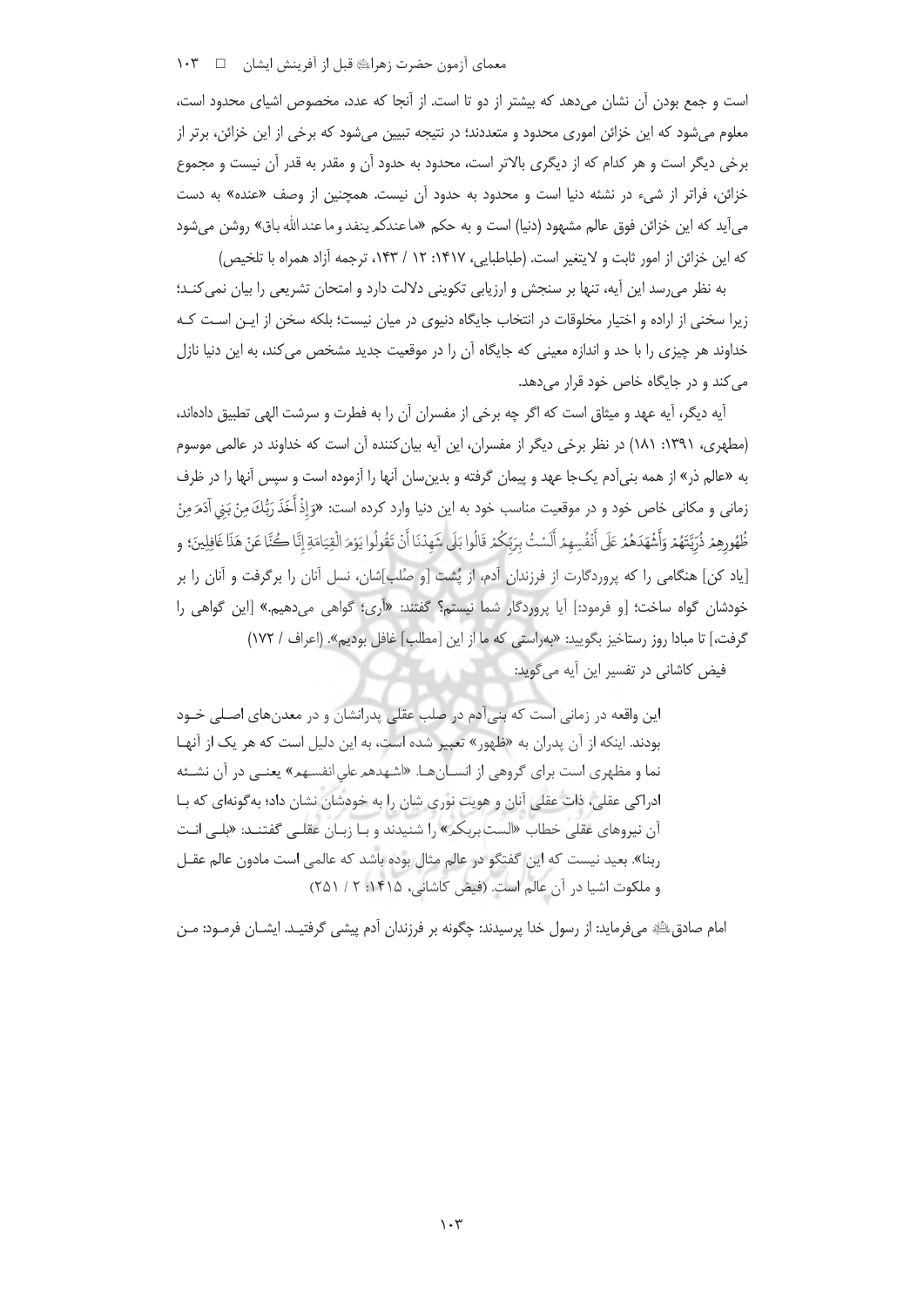۱۰۴ هـ فصلنامه علمي ـ پژوهشي انديشه نوين ديني، س ۱۳، زمستان ۹۶، ش ۵۱

اولین کسی بودم که به ربوبیت پروردگارم اقرار کردم. خداوند از انبیا میثاق گرفت و آنها را بر خودشان گواه گرفت كه آيا من پروردگار شما نيستم. گفتند: آرى. من اولين كسى بودم كه پاسخ دادم. (بحرانى، ١۴١۶: ٢ / ٤٠٧) در روایتی دیگر میفرماید: خداوند به همه ارواح فرزندان آدم فرمود: «الست بربکم» گفتند: آری. اولین

کسی که آری گفت، محمدﷺ بود که با این پیشی گرفتن، سرور اولین و آخرین و برتر از همه انبیا و رسل شد: (همان: ۶۱۱)

عالم ذر و عالم میثاق، عالمی است که در آن انسانها پیش از تحقق و تلبس به وجود مادي و دنيايي، داراي شعور و درک نسبت به ذات خويش (واشهدهم على انفسهم) و آگاه به ربوبيت خداوند (الست بربكم قالوا بلي) بودهاند... عالم ذر و ميثاق، مرتبهاي از وجود تجردی انسان است که در آن، بدون ویژگیهای مادی و شواغل دنیایی (مکان و زمان، جسمیت و…) موجود بوده است. (خرمیان، ۱۳۸۷: ۳ / ۲۸۳)

اگر زبان گفتگو و تعهد را در این آیه و روایات، زبان حال و درون بـدانیم، مـیتـوانیم بگــوییم بـر آزمــون تکوینی دلالت دارند؛ اما از آنجا که ظاهر موجه این عبارات این است کـه آن عهـد و میثـاق در حـال درک و أگاهی انسان ها صورت گرفته و آنها این عهدنامه را از سر اختیار امضا کردهاند، دلالت آن بر آزمـون تشـریعی روشن تر و قوی تر است.

آيه ديگر، آيه امانت است: «إِنَّا عَرَضْنَا الْأَمَانَةَ عَلَى السَّمَاوَاتِ وَالْأَرْضِ وَالْجِبَالِ فَأَبَيْنَ أَنْ يَحْملُنَهَا وَأَشْفَقْنَ مِنْهَا وَحَمَلَهَا الْإِنْسَانُ إِنَّهُ كَانَ ظَلُومًا جَهُولًا؟ در حقيقت، ما امانت را بر أسمانها و زمين و كوهها عرضه كرديم، و[لی] از برداشتن آن سر باز زدند و از آن بیمناک بودند و انسان آن را بر دوش کشید؛ در واقع، او بس*ی* ستمگر و بسیار نادان است». (احزاب / ٧٢) این آیه نیز بهصراحت سخن از سازوکارهای پیش از خلقت دنیوی می اند و بیان می کند که پیش از خلقت انسان و آسمانها و زمین، همه آنها آزموده و استعدادسنجی شدهاند و متناسب با ظرفیت و صلاحیتشان در جایگاه خاص خود در این دنیا قرار گرفتهاند.

علامه طباطبايي در تفسير اين آيه مـي¢ويـد: «منظـور از امانـت، ولايـت الهـي اسـت و منظـور از حمـل و خودداری از حمل آن، بود و نبود استعداد و صلاحیت دربر گرفتن آن است». (طباطبایی، ۱۴۱۷: ۱۶ / ۳۴) فـیض کاشانی نیز میگوید: «مراد از امانت، تکلیف است و مراد از عرض امانت بر آسمان ها و زمـین و کـوههـا، ارزیـابی استعداد و ظرفیت آنهاست و مراد از ابا و خودداری آنها از پذیرفتن امانت، ابای طبیعی یا همان نبـود شایسـتگی و استعداد است. مراد از پذیرش انسان نیز قابلیت و استعداد حمل آن امانت است». (فیض کاشانی، ۱۴۱۵: ۴ /  $(\tau \cdot \xi)$ 

در تفسير اين آيه، چنين روايتي از امپرالمؤمنين،ﷺ نقل شده است كه: «خداوند امانت مرا بر آسمان هـاي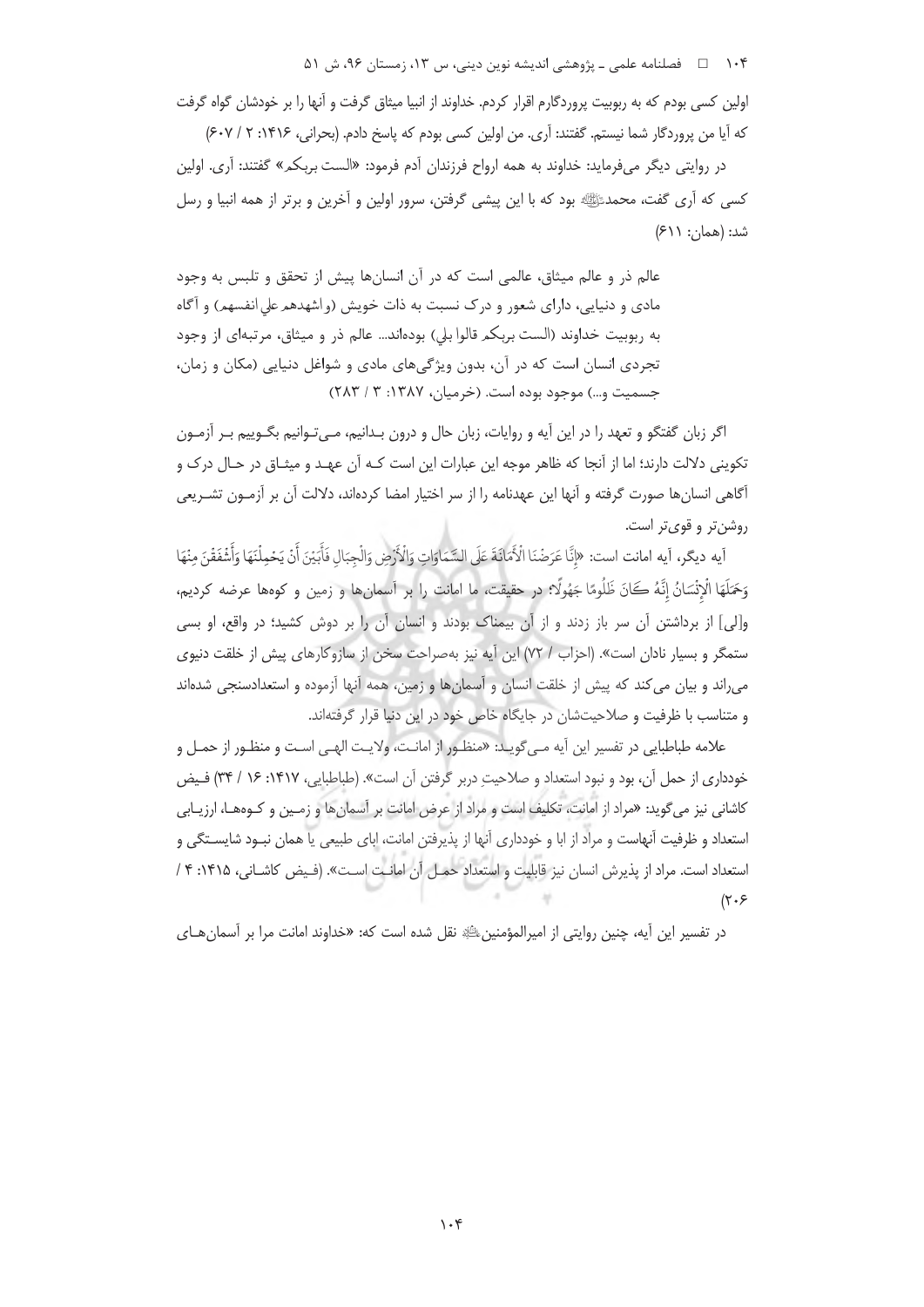## معماي آزمون حضرت زهراﷺ قبل از آفرينش ايشان هـ د ١٠٥

هفتگانه عرضه کرد. آنها گفتند: پروردگارا، ما این امانت را بدون کیفر و پاداش میپـذیریم؛ ولـی بـا کیفـر و یاداش نمی توانیم بیذیریم. خداوند امانت و ولایت مرا بر پرندگان عرضه کرد. بازها و چکاوکها پیش از همـه به آن ایمان آوردند و جغد و عنقا (سیمرغ) پیش از همه آن را انکار کردند که به همین سبب، خداوند آن دو را لعن كرد؛ در نتيجه جغد به سبب نفرت پرندگان از آن، در طول روز خود را پنهان مي كند و عنقا چنان در افــق ناپدید شده است که به چشمی دیده نمیشود. همچنین خداوند امانت مرا بر زمین عرضه کرد؛ هر قطعـهای از زمین که به ولایت من ایمان آورد و امانت مرا پذیرفت، خداوند آن را پاک و مبارک گردانید و گیاه و میوهاش را شیرین و گوارا و آبش را زلال کرد و هر قطعهای که امامت و ولایت مـرا انکـار کـرد، خـدا آن را شـورهزار گردانید و گیاهش را تلخ و میوهاش را خار و حنظل و آبش را شور و تلخ مقدر نمود. منظور از انســانی کــه آن امانت را حمل کرد، امت محمدﷺ است که ولایت و امامت مرا همراه با کیفر و یاداش آن به گردن گرفت. وصف ظلوم و جهول مربوط به كساني است كه حق اين امانت را ادا نكردند. كسبي جـز مـؤمن، مـرا دوسـت نمی دارد و کسی جز منافق و حرامزاده، مرا دشمن نمی دارد». (بحرانی، ۱۴۱۶: ۴/ ۵۰۱)

اگر پذیرش و خودداری از پذیرش را در این آیه، به داشتن و نداشتن استعداد و توانایی حمـل کنـیم، ایـن آيه تنها بر امتحان تكويني دلالت دارد؛ اما از روايت اميرالمؤمنينﷺ استظهار ميشود كه پذيرش و رد امانـت از روی شعور و اختیار بوده است؛ بهویژه آنجا که سخن از پذیرش امانت همراه با کیفر و پاداش است؛ بر ایـن اساس می توان امتحان تشریعی را نیز از این آیه استنباط کرد.

#### نكته يايانى

با توجه به تبیینی که به کمک اصول فلسفی درباره فرازی بلند از زیارتنامه حضرت زهرای در این مقاله صورت گرفت و با ضمیمه کردن آیات و روایات مهر تأیید گرفت، روشن شد که نقطه اوج این عبارت: «یا مُمتَحَنَةُ امْتَحَنَكِ اللهُ الذي خَلَقَكِ قبلَ أن يخلُقَكِ فَوَجَدَكِ لِما امتَحَنَكِ صابرةً»، نه برخورداري أن حضرت از آفرینش برتر و خلقت پیش از آفرینش دنیوی است و نه آزموده شدن در نشئه پیش از دنیا؛ چه اینکه هر دو، امري عمومي است و اختصاصي به حضرت زهرالله ندارد. نقطه اوج اين فراز، عبارت: «فَوَجَدَكِ لِمَا امْتَحَنَكِ صابرَةً» است؛ درخشش حضرت در آن آزمونهای سخت و نمایش ظرفیت و استعداد بی نظیر برای به دوش کشیدن مأموریتها و مسئولیتهای عظیم است که مایه مباهات حضرت شده و ایشان را در جایگاهی برتر از دیگران قرار داده است. ترمال حامع علوم اتناني

## نتبجه

در این مقاله عبارتی از زیارتنامه حضرت زهرایی «یا مُمتَحَنَةُ امْتَحَنَكِ اللهُ الذی خَلَقَكِ قبلَ أن يخلُقَكِ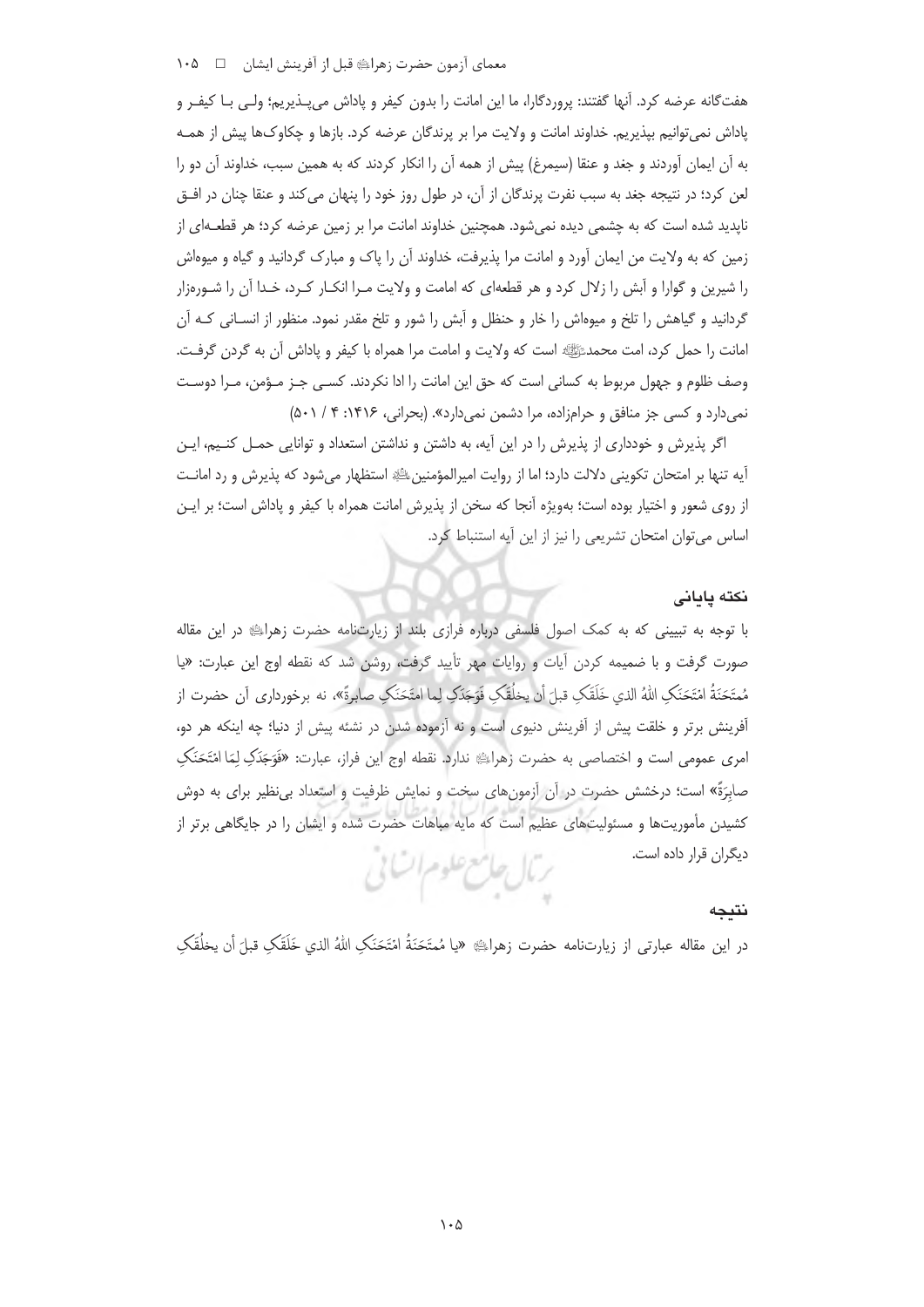۱۰۶ = فصلنامه علمی ـ پژوهشی اندیشه نوین دینی، س ۱۳، زمستان ۹۶، ش ۵۱

فَوَجَدَکِ لِما امتَحَنَکِ صابرةً» بررسی شد و با تکیه بر قواعد ادبی و قرائن لفظی و غیرلفظی بیان شد که ظرف «قبل ان يخلقك» متعلق به فعل «امتحنك» است. نتيجه اين تركيب، امتحان پيش از أفرينش براي حضرت زهرالِه است که مستلزم «وجود قبل از خلقت» است.

برای رسیدن به یک معنای محصّل و قابل قبول برای وجود قبل از خلقت، با اسـتفاده از سـرنخ «خلقـت نوري» كه از روايات ديگر به دست مي∫يد و با تحليل عقلي به اين نتيجه مي,رسيم كـه حضـرت زهـراﷺ دو حقیقت دارد که در دو مرتبه آفریده شده است و این دو حقیقت در عین اینکه با یک<code>L</code>یگر متحـد و یگانـهانـد، غیر از هم هستند. این یگانگی در عین تغایر و نیز تغایر در عین یگانگی، امری متناقض نما است که با تمسک به دستاوردهای حکمت متعالیه (وحدت تشکیکی وجود و وجودهای برتر یک ماهیـت) ایـن تنـاقض ظـاهری قابل برطرف کردن است؛ به این صورت که یکی از اصول فاخر حکمت متعالیه، وحدت تشکیکی وجود اسـت؛ به این معنا که حقیقت وجود، یک امر واحد حقیقی است؛ اما امری که در ذات خود، قابلیت تشــکیک و تکثیـر تدرّجی دارد؛ بدون اینکه با تکثیر، تقسیم تباینی حاصل شود؛ مانند نور که مـیتوانـد دارای درجـات و مراتـب مختلفی باشد که در عین اتحاد در حقیقت، نسبت به یکدیگر، قلت و کثرت و ضعف و شدت دارند؛ به گونـهای که وجه اختلاف آنها عيناً همان وجه اشتراکشان است. با تکيه بر اين اصل فلسـفي، ارتبـاط وجـود نـوري و وجود صلبي حضرت زهراءِ تبيين شد. وجود صلبي حضرت، همان وجود نوري ايشان است؛ امـا در مرتبـهاي تنزل یافتهتر و محدودتر. بنابراین منظور از امتحان پیش از آفرینش آن حضرت، امتحان ایشان در مرتبه وجـود برتر ایشان و قبل از تولد دنیوی است.

برای اثبات امکان امتحان پیش از حیات دنیوی و حکمت و فایده چنین امتحانی، باید توجه داشت که آزمون بر دو نوع است: تكويني و تشريعي. آزمون تكويني آن است كه اراده و اختيار فرد آزموده شده، دخـالتي در نتيجــه آزمون ندارد و صرفاً داشتههای تکوینی او در تنظیم جایگاه دنیوی او تعیین کننده است؛ آزمـون تشـریعی نیـز آن است که فرد آزموده شده با اختیار و انتخاب خود، نتیجه آزمون را رقم می;ند و مسیر سرنوشـت خـود را آگاهانـه انتخاب مے نماید.

برای اثبات وجود این دو نوع آزمون پیش از حیات دنیوی، ادلـه عقلـی و نقلـی وجـود دارد. تطبیـق ایـن مطالب بر اَزمون حضرت زهراءِ نيز چنين است كه خداوند اَن حضرت را در مرتبه وجود نورى و مـاورايي|ش و پيش از تنزل در عالم ماده و تجسم در قالب انسان خاكي و تولـد از صـلب مقـدس رسـول|للهﷺ و رحـم خدیجه ی به دو گونه آزموده است (آزمون تکوینی و آزمون تشریعی) و در هر دو آزمون، ایشان را صابر و فائز یافته است. طبق آزمون تکوینی، خداوند ظرفیت وجودی و استعدادهای تکوینی حضـرت را دیـده و سـنجیده است و با مشاهده برخورداری ایشــان از ظرفیــت بــالا و اسـتعدادهای والا، جایگــاه تکــوینی رفیعــی را بــه او اختصاص داده و ایشان را مناسبترین فرد برای جایگاهی خاص برگزیده است؛ مانند جایگاه همسـری بـرای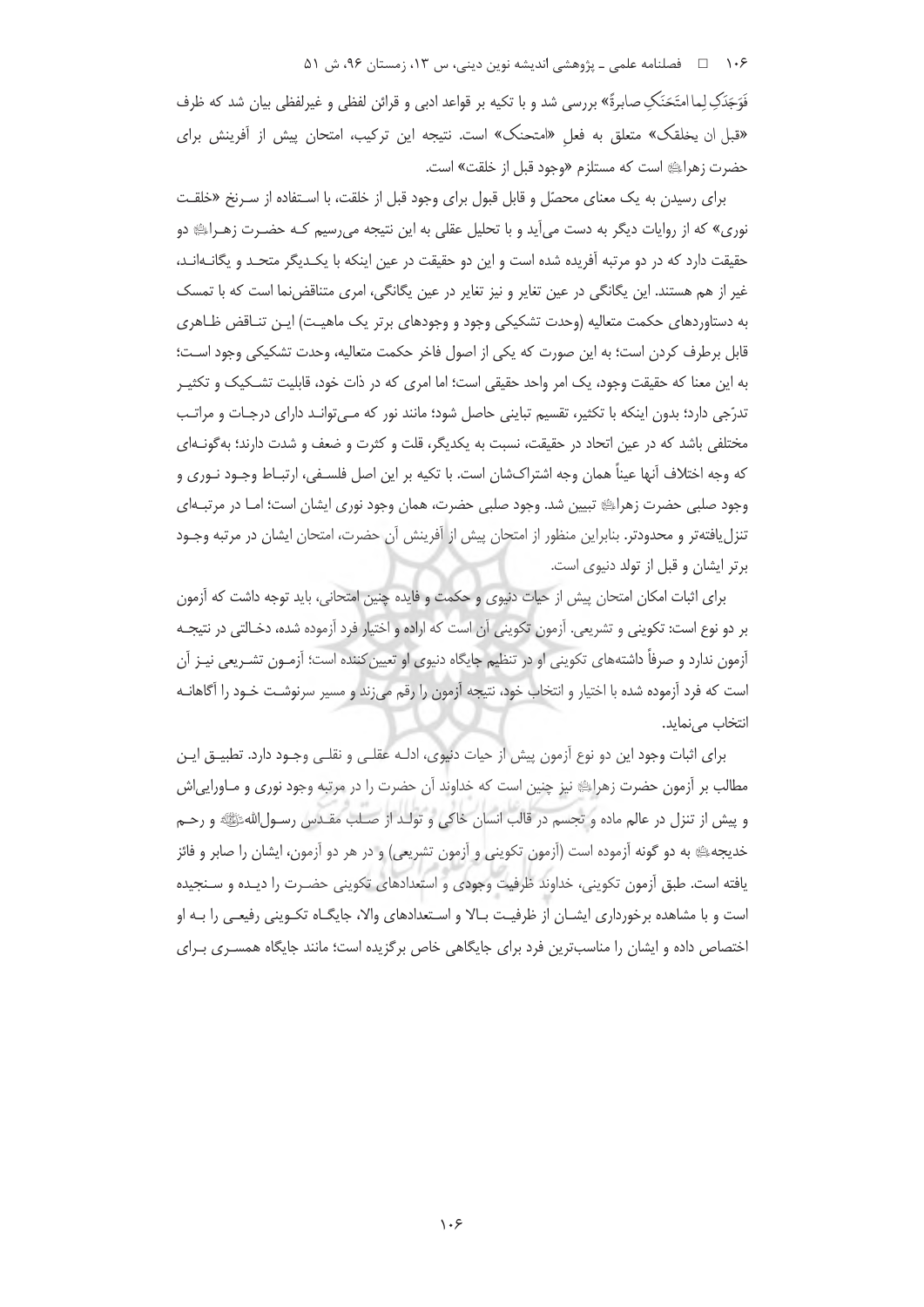امپرالمؤمنین و جایگاه مادری برای حسنین و ائمهﷺ. طبق آزمون تشریعی، حضرت پیش از تولـد، در عـوالم بالا با وجود نوری خود در معرض آزمون اختیاری قرار گرفته و با انقیاد در برابر مشیت پروردگار، برخی امــور و شئون و مسئولیتهای مربوط به زندگی دنیوی ـ مانند نقش[فرینی در شکل گیری و گسترش اسلام، دفـاع از ساحت ولایت، حمایت از پدر پیامبر و همسر امام خود، پایهگذار*ی* مکتب تشـیع، تقویـت فرهنـگ حماسـه و شهادت و انتظار و زمینهسازی برای قیام مهدیﷺ \_ را با اختیار خود برگزیده و آگاهانه انتخاب کرده اسـت و بعد از ورود به عالم دنیا، با صبر و بردباری نیکوی خویش در برابـر مسـئولیتهـای پذیرفتـه شـده، از آزمـون سربلند بیرون آمده و شایسته تحسین شده است.

# منابع و مآخذ

١٦. \_\_\_\_\_\_\_\_\_\_\_. ١٤١١ ق، مصباح *المتهجد و سلاح المتعبد*، بيروت، مؤسسة فقه الشيعة.